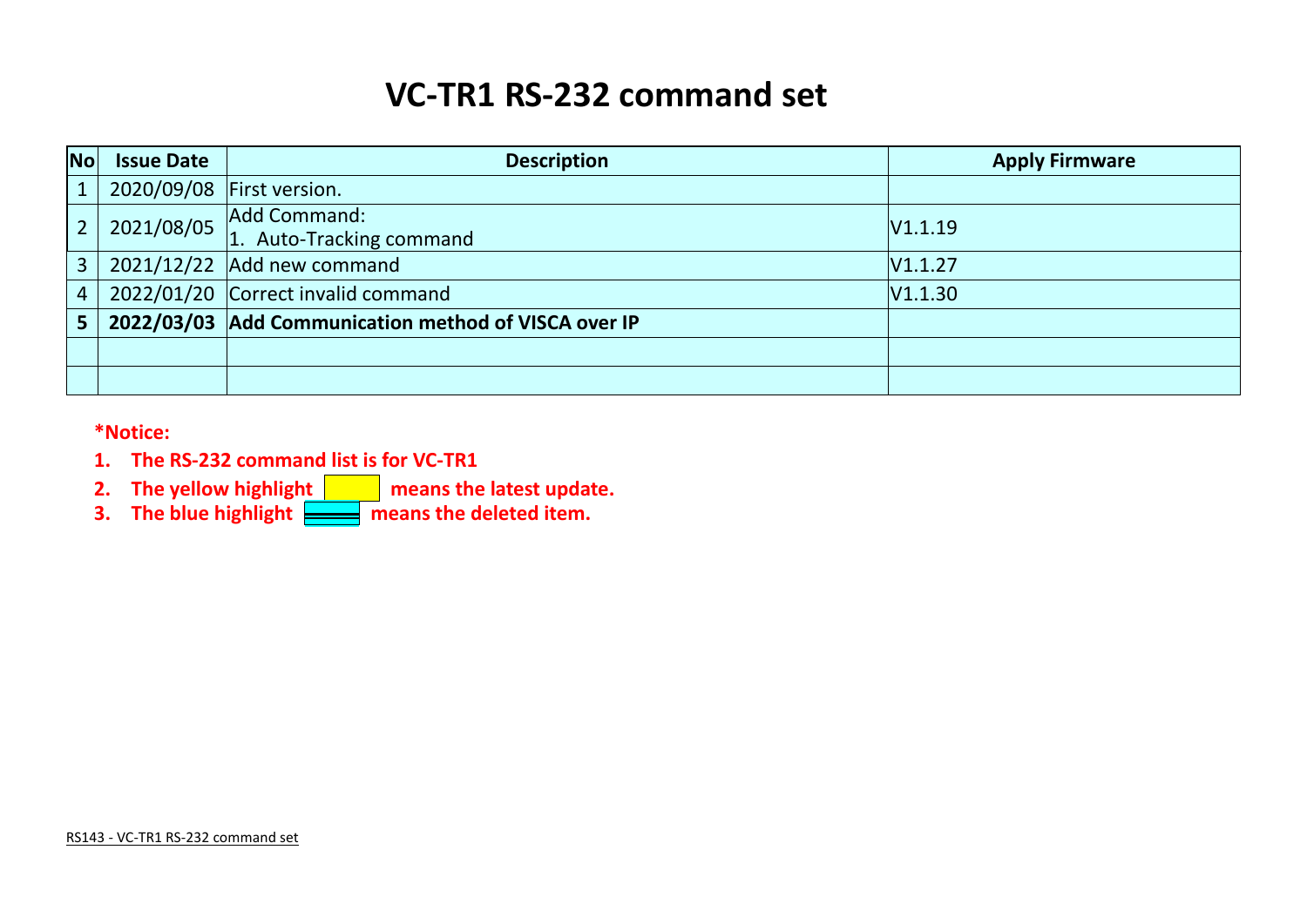#### **1 VISCA Communication Specifications**

The basic unit of VISCA communication is called a packet. The first byte of the packet is called the header and comprises the sender's and receiver's addresses. For example, the header of the packet sent to the VISCA camera assigned address 1 from the controller (address 0) is hexadecimal 81h. The packet sent to the camera assigned address 2 is 82h. In the command list, as the header is 8X, input the address of the camera at X. The header of the reply packet from the camera assigned address 1 is 90h. The packet from the camera assigned address 2 is A0h. When the terminator is FFh, it signifies the end of the packet. The parameters of RS-232C are as follows. Flow control using XON/XOFF and RTS/CTS, etc., is not supported.

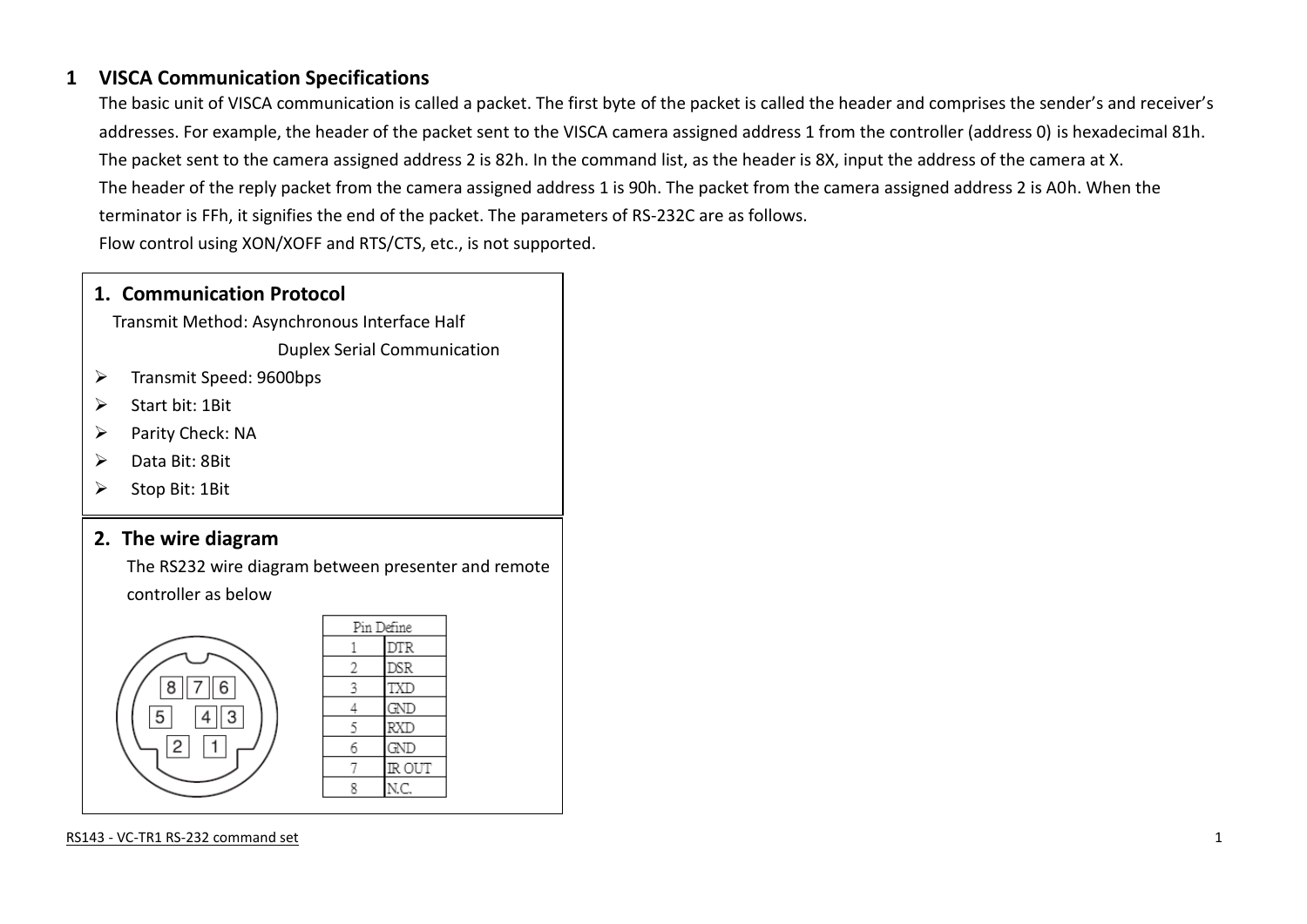#### **2 Acknowledge/Completion Messages**

Acknowledge message Returned by the VISCA camera when it receives a command. No Acknowledge message is returned for inquiries. Completion message Returned by the VISCA camera when execution of commands or inquiries is completed. In the case of inquiry commands, it will contain reply data for the inquiry after the 3rd byte of the packet. If the Acknowledge message is omitted, the socket number will contain 0.

|                          | <b>Command Messages</b> | <b>Comments</b>                              |  |
|--------------------------|-------------------------|----------------------------------------------|--|
| Acknowledge              | z0 4y FF (y:Socket No.) | Returned when the command is accepted.       |  |
| <b>Completion</b>        | z0 5y FF (y:Socket No.) | Returned when the command has been executed. |  |
| $Z =$ Device address + 8 |                         |                                              |  |

#### **3 Error Messages**

When a command could not be executed or failed, an error message is returned instead of the Acknowledge message. After an Acknowledge message, an error message maybe returned if the process of some command (zoom, etc.) has not been completed. When an inquiry command could not be executed or failed, an error message is returned instead of the completion message.

|                                           | <b>Command Messages</b> | <b>Comments</b>                                                     |
|-------------------------------------------|-------------------------|---------------------------------------------------------------------|
| <b>SyntaxError</b>                        | z0 60 02 FF             | Returned when the command format is different or when a command     |
|                                           |                         | with illegal command parameters is accepted.                        |
| <b>CommandBuffer Full</b><br>Iz0 60 03 FF |                         | Indicates that two sockets are already being used (executing two    |
|                                           |                         | commands) and the command could not be accepted when received.      |
| <b>CommandCanceled</b>                    | z0 6y 04 FF             | Returned when a command which is being executed in a socket         |
|                                           | (y:Socket No.)          | specified by the cancel command is canceled. The completion message |
|                                           |                         | for the command is not returned.                                    |
| No Socket                                 | z0 6y 05 FF             | Returned when no command is executed in a socket specified by the   |
|                                           | (y:Socket No.)          | cancel command, or when an invalid socket number is specified.      |
| <b>CommandNot Executable</b>              | z0 6y 41 FF             | Returned when a command cannot be executed due to current           |
|                                           | (y:Socket No.)          | conditions.                                                         |
| $Z =$ Device address + 8                  |                         |                                                                     |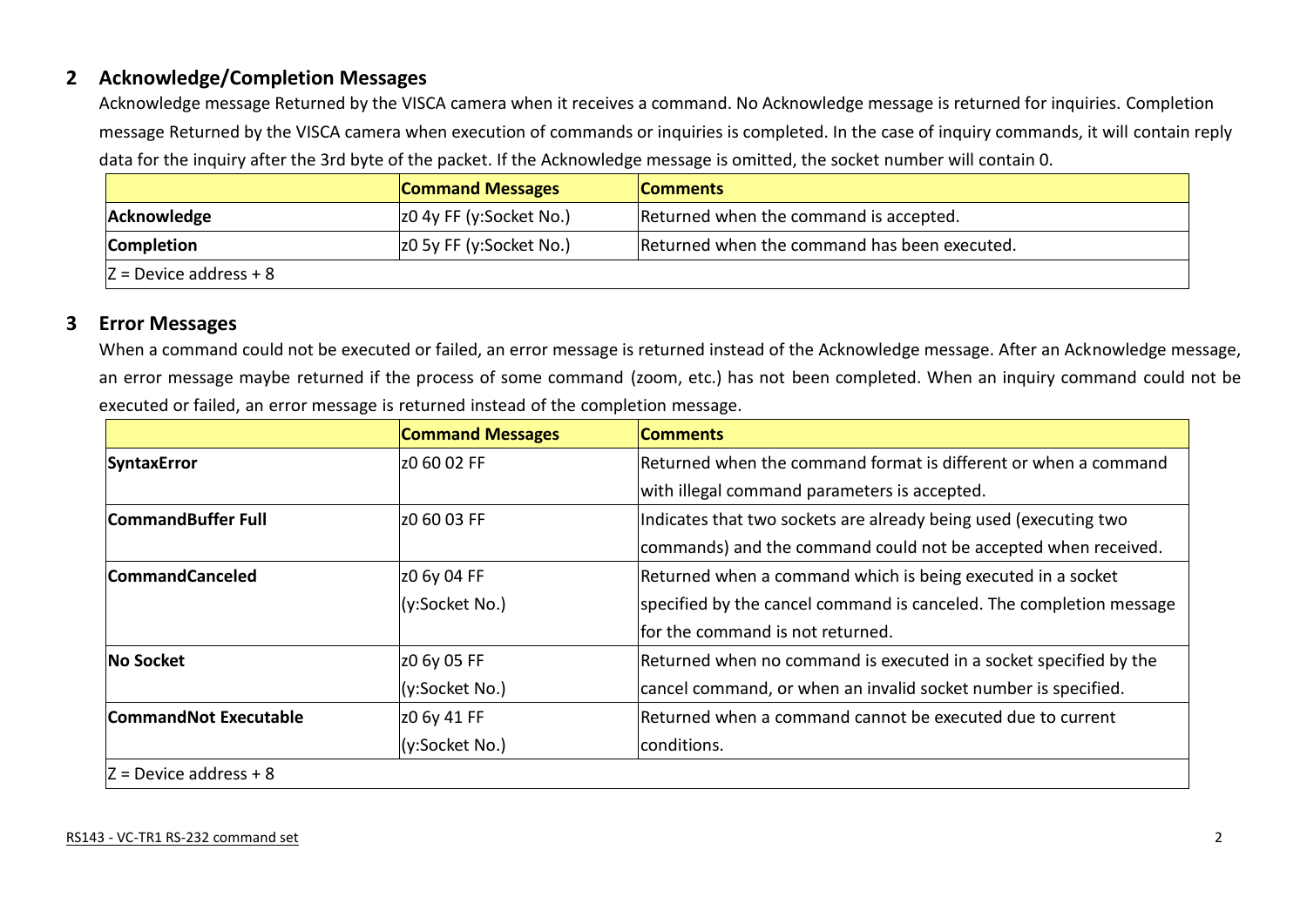## **4 VISCA Camera Command List**

| <b>Command Set</b> | <b>Command</b>   | <b>Command Packet</b>                | <b>Comments</b>                                                     |
|--------------------|------------------|--------------------------------------|---------------------------------------------------------------------|
| Address set        | <b>Broadcast</b> | 88 30 01 FF                          | <b>Address setting</b>                                              |
| IF_Clear           | <b>Broadcast</b> | 88 01 00 01 FF                       | I/F Clear                                                           |
| IF_Clear           | IF Clear(For x)  | 8x 01 00 01 FF                       | I/F Clear                                                           |
|                    | Set preset       | 8x 01 04 3F 01 p FF                  |                                                                     |
| Preset             | Get preset       | 8x 01 04 3F 02 p FF                  | $P < = 254$                                                         |
|                    | Clear preset     | 8x 01 04 3F 00 p FF                  |                                                                     |
|                    | Menu On          | 8x 01 10 01 FF                       |                                                                     |
|                    | Menu Off         | 8x 01 10 03 FF                       |                                                                     |
|                    | Enter            | 8x 01 10 02 FF                       |                                                                     |
|                    | <b>Back</b>      | 8x 01 10 07 FF                       |                                                                     |
| Menu               | Up               | 8x 01 06 01 p q 03 01 FF             | Only when entering menu mode                                        |
|                    | Down             | 8x 01 06 01 p q 03 02 FF             | Invalid p\q value                                                   |
|                    | Left             | 8x 01 06 01 p q 01 03 FF             |                                                                     |
|                    | Right            | 8x 01 06 01 p q 02 03 FF             |                                                                     |
|                    | Stop             | 8x 01 06 01 p q 03 03 FF             |                                                                     |
|                    | Up               | 8x 01 06 01 p q 03 01 FF             |                                                                     |
|                    | Down             | 8x 01 06 01 p q 03 02 FF             | p: Pan speed 0 x00 (low speed) to 0 x18 (high speed)                |
|                    | Left             | 8x 01 06 01 p q 01 03 FF             | q: Tilt Speed 0 x <mark>00</mark> (low speed) to 0 x14 (high speed) |
|                    | Right            | 8x 01 06 01 p q 02 03 FF             | yyyy: PanPosition                                                   |
| Pan-tiltDrive      | Stop             | 8x 01 06 01 p q 03 03 FF             | zzzz: Tilt Position                                                 |
|                    | Home             | 8x 01 06 04 FF                       | When the action command is sent, the stop command should            |
|                    |                  | 8x 01 06 02 p q 0y 0y 0y 0y 0z 0z 0z | be sent to stop.                                                    |
|                    | AbsolutePosition | $OZ$ FF                              |                                                                     |
| CAM Zoom           | Stop             | 8x 01 04 07 00 FF                    | $p=0$ (Low) to 7 (High)                                             |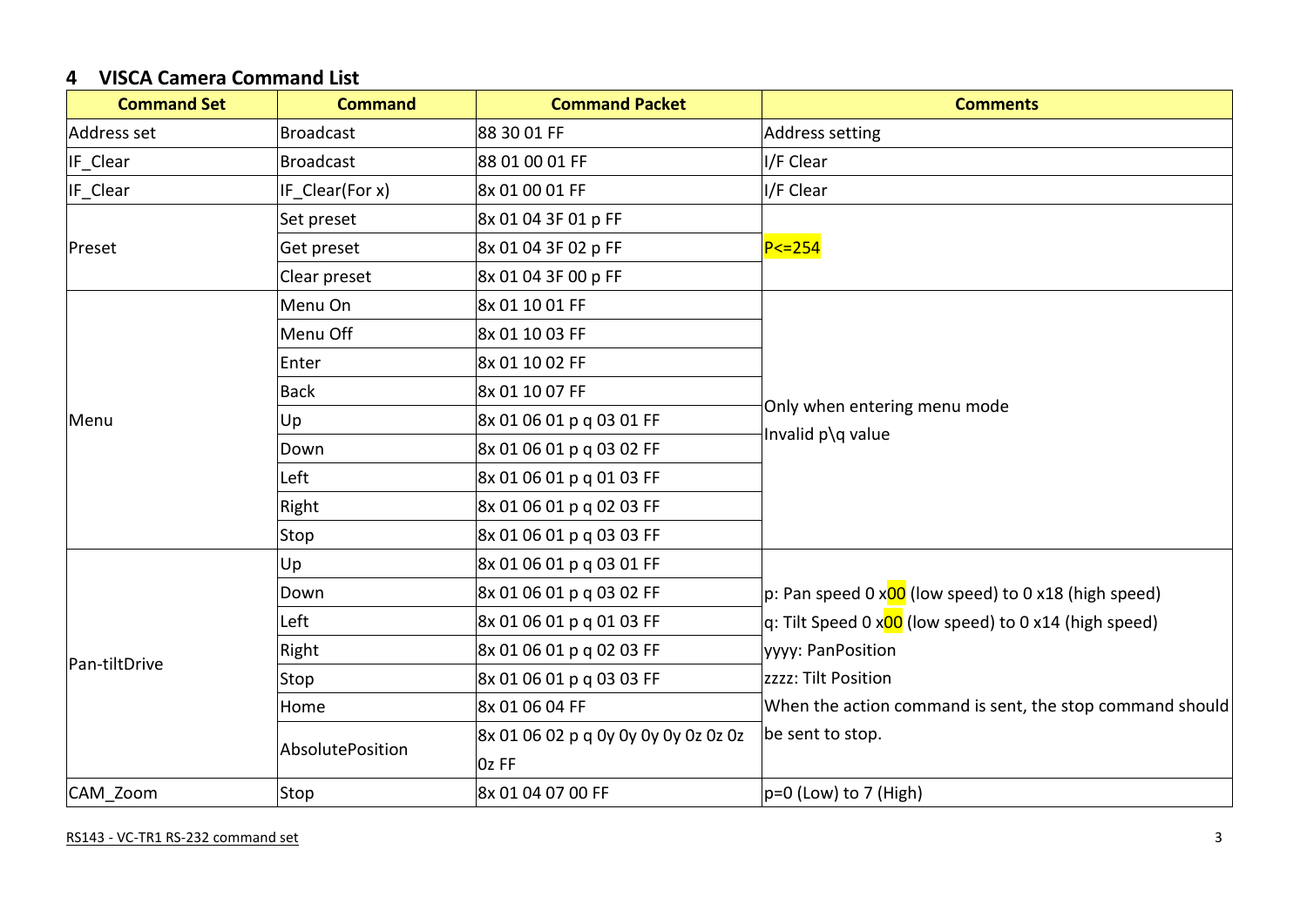| <b>Command Set</b> | <b>Command</b>      | <b>Command Packet</b>                            | <b>Comments</b>                                                        |
|--------------------|---------------------|--------------------------------------------------|------------------------------------------------------------------------|
|                    | Tele(Standard)      | 8x 01 04 07 02 FF                                |                                                                        |
|                    | Wide(Standard)      | 8x 01 04 07 03 FF                                |                                                                        |
|                    | Tele(Variable)      | 8x 01 04 07 2p FF                                |                                                                        |
|                    | Wide(Variable)      | 8x 01 04 07 3p FF                                |                                                                        |
|                    | <b>Direct</b>       | 8x 01 04 47 0p 0q 0r 0s FF                       | pqrs: Zoom Position (0~0x4000)                                         |
|                    | Stop                | 8x 01 04 08 00 FF                                |                                                                        |
|                    | Far(Standard)       | 8x 01 04 08 02 FF                                |                                                                        |
|                    | Near(Standard)      | 8x 01 04 08 03 FF                                | $ p=0$ (Low) to 7 (High)                                               |
|                    | Far(Variable)       | 8x 01 04 08 2p FF                                |                                                                        |
| <b>CAM Focus</b>   | Near(Variable)      | 8x 01 04 08 3p FF                                |                                                                        |
|                    | <b>Auto Focus</b>   | 8x 01 04 38 02 FF                                | <b>AF ON</b>                                                           |
|                    | <b>Manual Focus</b> | 8x 01 04 38 03 FF                                | <b>AF OFF</b>                                                          |
|                    | One Push Trigger    | 8x 01 04 18 01 FF                                | One Push AF Trigger                                                    |
|                    | <b>Direct</b>       | 8x 01 04 48 0p 0q 0r 0s FF                       | pqrs: Focus Position(0x36a0~0x4758)                                    |
| CAM_ZoomFocus      | Direct              | 8x 01 04 47 0p 0q 0r 0s 0t 0u 0v 0w<br><b>FF</b> | pqrs: Zoom Position tuvw: Focus Position                               |
| Video Sharpness    | <b>Direct</b>       | 8x 01 0E 24 40 0p 0q FF                          | $pq:$ Sharpness value(0 $^{\sim}$ 15)<br>$(0p 0q:00 01 \approx 00 0F)$ |
| Video_Brightness   | Direct              | 8x 01 0E 24 41 0p 0q FF                          | pq:Bright value(0~14)<br>$(0p 0q:00 01 \approx 00 0E)$                 |
| Video Contrast     | <b>Direct</b>       | 8x 01 0E 24 42 0p 0q FF                          | $(0p 0q:00 01 \approx 00 0E)$<br>pq: Contrast value(0~14)              |
| Video_Saturation   | Direct              | 8x 01 0E 24 43 0p 0q FF                          | pq: Saturation value(0~14)<br>$(0p 0q:00 01 \approx 00 0E)$            |
| Video Hue          | <b>Direct</b>       | 8x 01 0E 24 44 0p 0q FF                          | $pq:$ Hue value(0~14)<br>$(0p 0q:00 01 \approx 00 0E)$                 |
| Set Ip Addr        | Set Ip Addr         | 8x 01 08 07 IP:MASK:Gateway FF                   | Example:see table 2                                                    |
| Set Dhcp           | Set Dhcp            | 8x 01 08 08 0p FF                                | p:2 (ON) / 3 (OFF)                                                     |
|                    | Reset               | 8x 01 04 0A 00 FF                                | <b>Shutter Setting</b>                                                 |
| CAM_Shutter        | Up                  | 8x 01 04 0A 02 FF                                | Pq: Shutter speed(0~21)<br>$(0p 0q:00 00 \approx 01 0F)$               |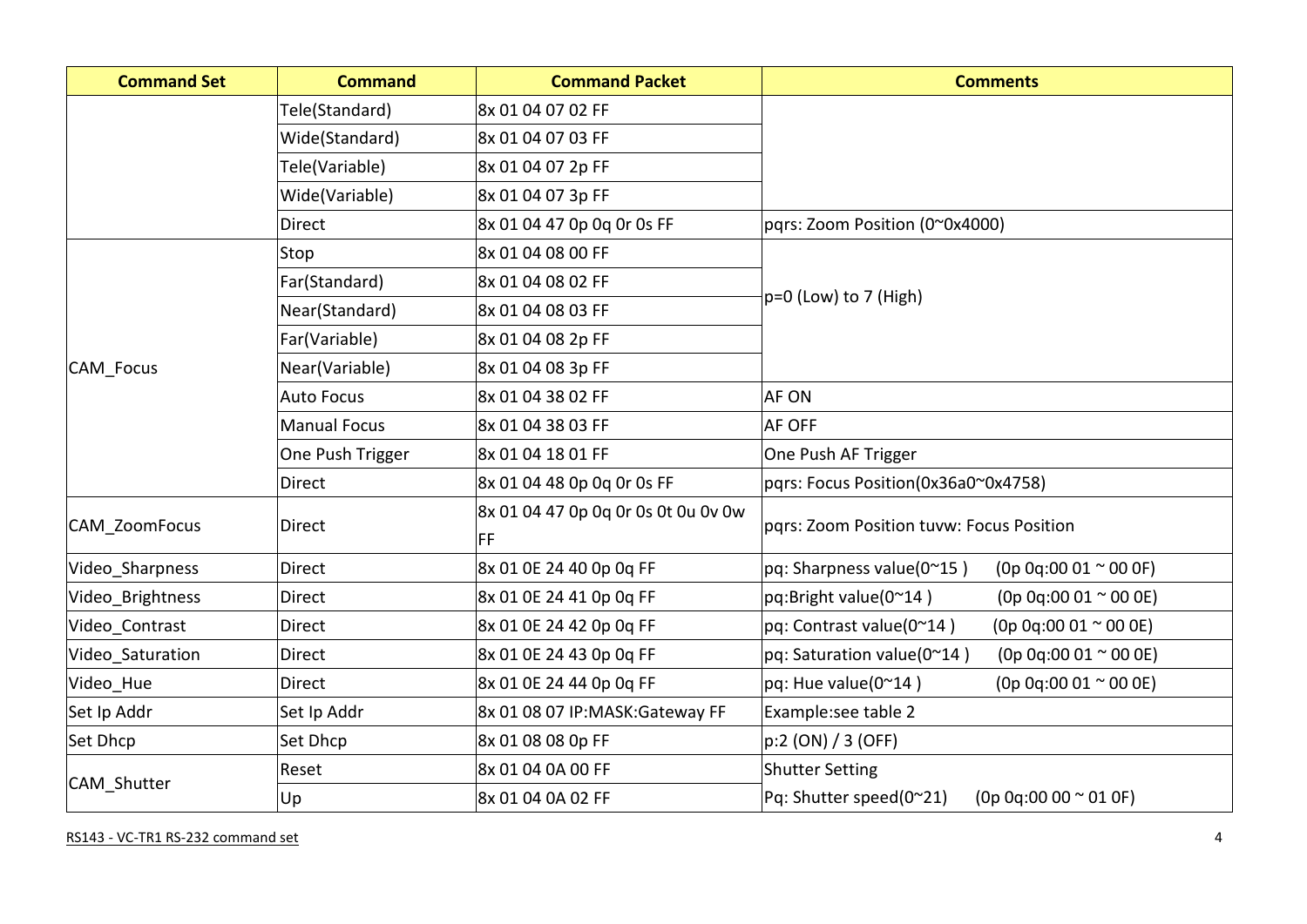| <b>Command Set</b> | <b>Command</b>          | <b>Command Packet</b>      | <b>Comments</b>                                          |
|--------------------|-------------------------|----------------------------|----------------------------------------------------------|
|                    | Down                    | 8x 01 04 0A 03 FF          |                                                          |
|                    | <b>Direct</b>           | 8x 01 04 4A 00 00 0p 0q FF |                                                          |
|                    | Reset                   | 8x 01 04 0B 00 FF          |                                                          |
|                    | Up                      | 8x 01 04 0B 02 FF          | Cam_iris Setting                                         |
| CAM Iris           | Down                    | 8x 01 04 0B 03 FF          | $(0p 0q:00 00 \approx 00 0D)$<br>pq: Iris Position(0~13) |
|                    | <b>Direct</b>           | 8x 01 04 4B 00 00 0p 0g FF |                                                          |
|                    | Reset                   | 8x 01 04 0D 00 FF          |                                                          |
|                    | Up                      | 8x 01 04 0D 02 FF          | BrightSetting                                            |
| CAM Bright         | Down                    | 8x 01 04 0D 03 FF          | pq:Bright value(1-7)<br>$(0p 0q:00 01 \approx 00 07)$    |
|                    | <b>Direct</b>           | 8x 01 04 4D 00 00 0p 0q FF |                                                          |
|                    | <b>Full Auto</b>        | 8x 01 04 39 00 FF          | Automatic Exposure mode                                  |
|                    | Manual                  | 8x 01 04 39 03 FF          | Manual Control mode                                      |
| CAM_AE             | <b>Shutter Priority</b> | 8x 01 04 39 0A FF          | Shutter Priority Automatic Exposure mode                 |
|                    | <b>Iris Priority</b>    | 8x 01 04 39 0B FF          | Iris Priority Automatic Exposure mode                    |
|                    | Bright                  | 8x 01 04 39 0D FF          | Bright Mode (Manual control)                             |
|                    | Reset                   | 8x 01 04 0e 00 FF          |                                                          |
|                    | Up                      | 8x 01 04 0e 02 FF          | <b>Exposure Compensation Amount Setting</b>              |
| CAM_ExpComp        | Down                    | 8x 01 04 0e 03 FF          |                                                          |
|                    | Direct                  | 8x 01 04 4e 00 00 00 0p FF | p: ExpComp level(0~14)                                   |
|                    | Reset                   | 8x 01 04 03 00 FF          |                                                          |
|                    | Up                      | 8x 01 04 03 02 FF          | Manual Control of R Gain                                 |
| CAM RGain          | Down                    | 8x 01 04 03 03 FF          | pq: R Gain(0~128)                                        |
|                    | <b>Direct</b>           | 8x 01 04 43 00 00 0p 0q FF |                                                          |
|                    | Reset                   | 8x 01 04 04 00 FF          | Manual Control of<br><b>B</b> Gain                       |
| CAM BGain          | Up                      | 8x 01 04 04 02 FF          | pq: B Gain(0~128)                                        |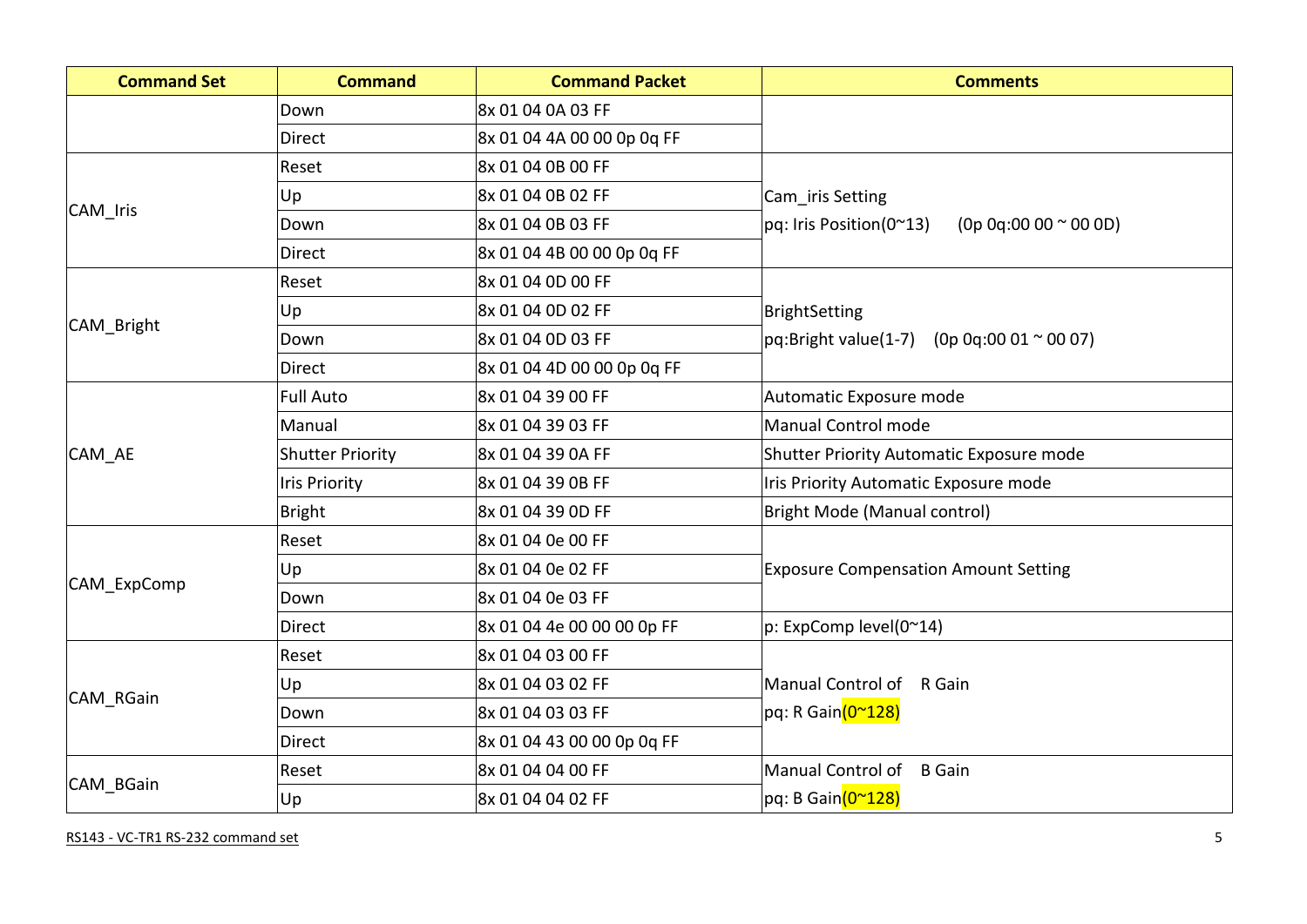| <b>Command Set</b>        | <b>Command</b>   | <b>Command Packet</b>      | <b>Comments</b>                |
|---------------------------|------------------|----------------------------|--------------------------------|
|                           | Down             | 8x 01 04 04 03 FF          |                                |
|                           | Direct           | 8x 01 04 44 00 00 0p 0q FF |                                |
|                           | Auto             | 8x 01 04 35 00 FF          | Auto                           |
|                           | In Door          | 8x 01 04 35 01 FF          | In Door                        |
|                           | Out Door         | 8x 01 04 35 02 FF          | Out Door                       |
|                           | One Push WB      | 8x 01 04 35 03 FF          | One Push WB Trigger            |
| CAM WB Mode               | <b>ATW</b>       | 8x 01 04 35 04 FF          | <b>ATW</b>                     |
|                           | Manual           | 8x 01 04 35 05 FF          | Manual                         |
|                           | SODIUM_LAMP      | 8x 01 04 35 08 FF          | SODIUM LAMP                    |
|                           | FLUO LAMP        | 8x 01 04 35 09 FF          | <b>FLUO LAMP</b>               |
|                           | Color Temp       | 8x 01 04 35 0B FF          | Color Temp                     |
| ONE Push WB Trigger       | One push trigger | 8x 01 04 10 05 FF          | when WB Mode is "One Push WB"  |
|                           | ON               | 8x 01 04 3F 02 50 FF       | Enable\stop automatic tracking |
| Automatic_tracking        | <b>OFF</b>       | 8x 01 04 3F 02 51 FF       |                                |
|                           |                  | 8x 01 06 23 00 FF          | 1920*1080160                   |
|                           |                  | 8x 01 06 23 01 FF          | 1920*1080P30                   |
| VideoSystemSet            |                  | 8x 01 06 23 02 FF          | 1280*720P60                    |
| Valid when switch the     |                  | 8x 01 06 23 07 FF          | 1920*1080P60                   |
| DIP Switch SW (1,2,3,4)   | Set              | <u>RY 01 06 22 08 FF</u>   | 1020*1080150                   |
| bits to ON.               |                  | 8x 01 06 23 09 FF          | 1920*1080P25                   |
|                           |                  | 8x 01 06 23 0A FF          | 1280*720P50                    |
|                           |                  | 8x 01 06 23 OF FF          | 1920*1080P50                   |
|                           | ON               | 8x 01 04 33 02 FF          | <b>BLC ON</b>                  |
| Set BLC on/off            | <b>OFF</b>       | 8x 01 04 33 03 FF          | <b>BLC OFF</b>                 |
| Start serial port upgrade | Set              | 8x 01 0E 7F 00 FF          | Start serial port upgrade      |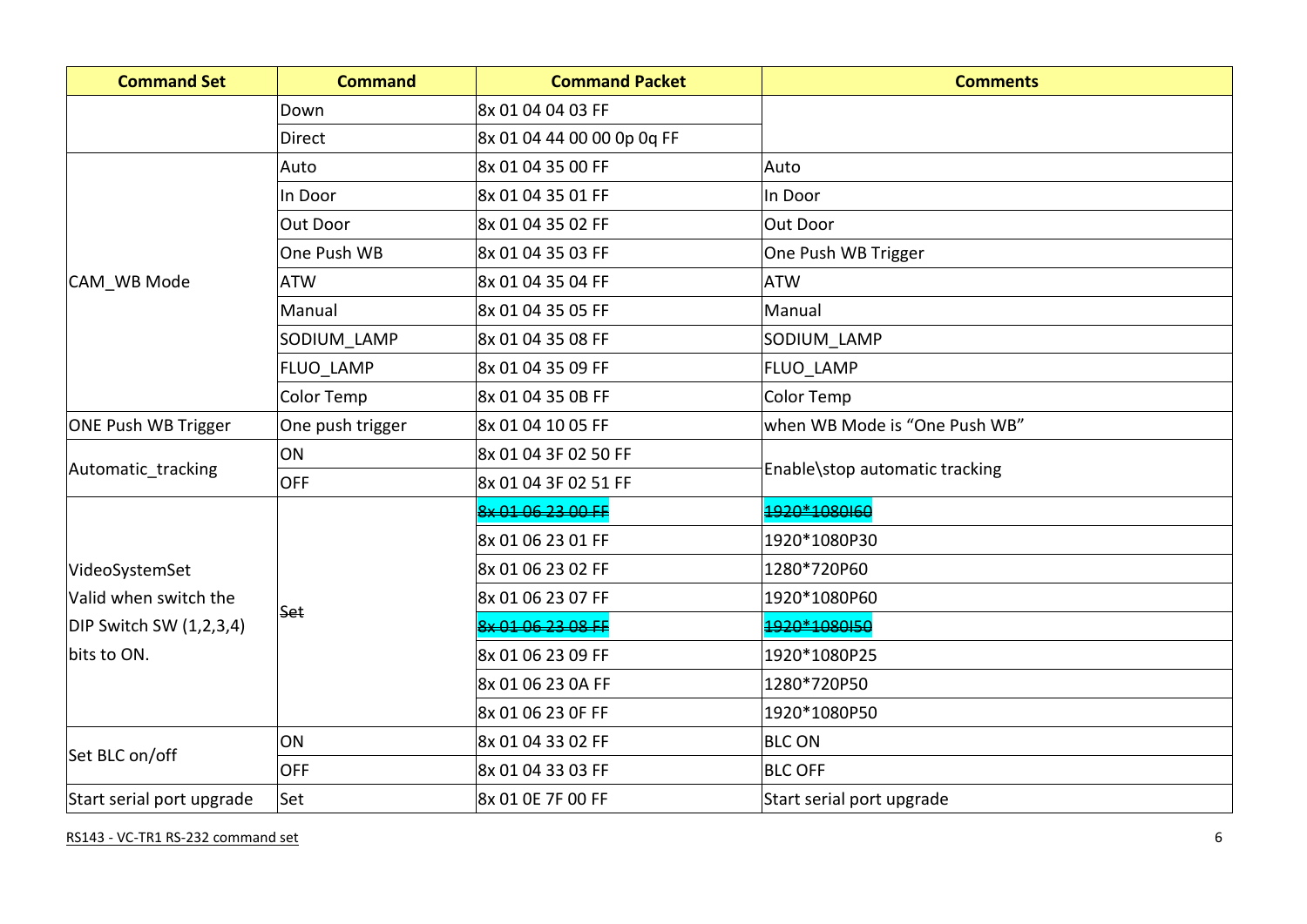| <b>Command Set</b>                           | <b>Command</b>     | <b>Command Packet</b>      | <b>Comments</b>       |
|----------------------------------------------|--------------------|----------------------------|-----------------------|
| Set Tracking Screen<br><b>Retention Time</b> | Set                | 8x 01 08 02 0p FF          | $p:3^{\sim}a$         |
| <b>Power Status</b>                          | ON                 | 8x 01 04 00 02 FF          | Power ON              |
|                                              | <b>OFF</b>         | 8x 01 04 00 03 FF          | Power OFF             |
| camera mod                                   | the Tracking       | 9.00010101015              |                       |
|                                              | uto-Framin         | $8\times$ OB 01 04 OB FF   |                       |
| Set Presenter Frame                          | <b>Set Preset</b>  | 8x 0B 01 04 3F 01 00 01 FF | Equal to set Preset 1 |
| <b>View Presenter Frame</b>                  | <b>Get Preset</b>  | 8x 0B 01 04 3F 02 00 01 FF | Equal to Get Preset 1 |
| Set Stage Frame                              | <b>Set Preset</b>  | 8x 0B 01 04 3F 01 00 00 FF | Equal to set Preset 0 |
| <b>View Stage Frame</b>                      | <b>Get Preset</b>  | 8x 0B 01 04 3F 02 00 00 FF | Equal to Get Preset 0 |
| <b>Everywhere Tracking</b>                   | ON                 | 8x 0B 01 04 0A 00 02 FF    |                       |
|                                              | <b>OFF</b>         | 8x 0B 01 04 0A 00 03 FF    |                       |
|                                              | <b>OFF</b>         | 8x 0B 01 04 0B 00 00 FF    |                       |
| Multi-people detection                       | Multi-People Frame | 8x 0B 01 04 0B 00 01 FF    |                       |
|                                              | <b>Stage Frame</b> | 8x 0B 01 04 0B 00 02 FF    |                       |
|                                              | Panoramic Stream   | 8x 0B 01 04 0B 00 03 FF    |                       |
| Set Multi-People Frame                       | Set Preset         | 8x 0B 01 04 3F 01 00 02 FF | Equal to set Preset 2 |
| View Multi-People Frame                      | <b>Get Preset</b>  | 8x 0B 01 04 3F 02 00 02 FF | Equal to Get Preset 2 |
| <b>Auto-Framing Sensitivity</b>              | Set                | 8x 0B 01 04 0B 01 0p FF    |                       |
| Auto-Framing Zoom Sens                       | Set                | 8x 0B 01 04 0B 02 0p FF    |                       |
| <b>Auto-Tracking Sensitivity</b>             | Set                | 8x 0B 01 04 0A 01 0p FF    |                       |
| Auto-Tracking Pan Speed                      | Set                | 8x 0B 01 04 0A 02 0p FF    |                       |
| Auto-Tracking Tilt Speed                     | Set                | 8x 0B 01 04 0A 03 0p FF    |                       |
| Auto-Tracking Lost time                      | Set                | 8x 0B 01 04 0A 04 0p FF    |                       |
| <b>Expert Mode</b>                           | ON                 | 8x 0B 01 04 0C 02 FF       |                       |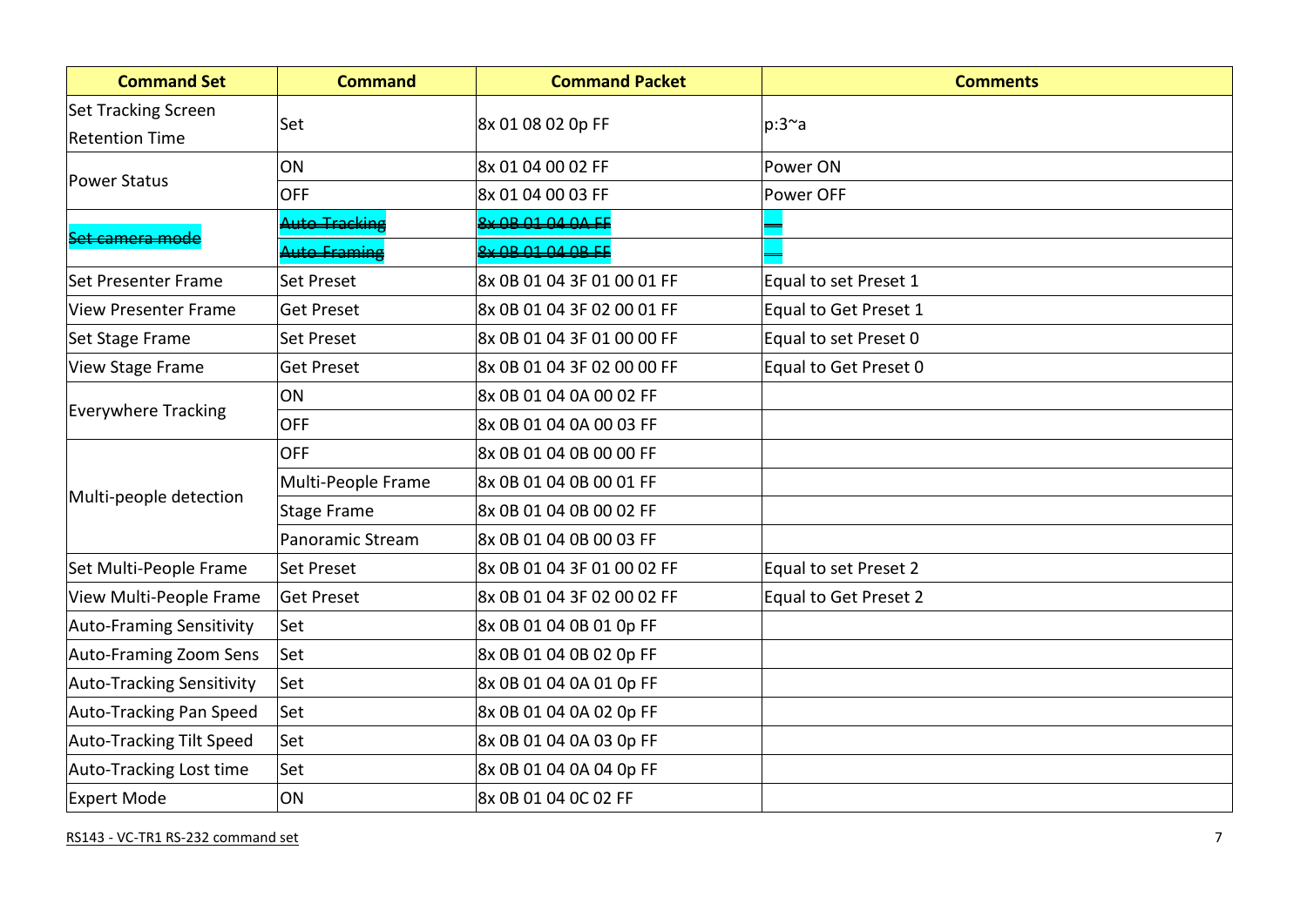| <b>Command Set</b>             | <b>Command</b>    | <b>Command Packet</b>      | <b>Comments</b>         |
|--------------------------------|-------------------|----------------------------|-------------------------|
|                                | <b>OFF</b>        | 8x 0B 01 04 0C 03 FF       |                         |
|                                | ON                | 8x 0B 01 04 0A 05 02 FF    |                         |
| <b>Partition A</b>             | <b>OFF</b>        | 8x 0B 01 04 0A 05 03 FF    |                         |
| <b>Set Partition A Preset</b>  | Set Preset        | 8x 0B 01 04 3F 01 06 05 FF | Equal to set Preset 101 |
| <b>View Partition A Preset</b> | <b>Get Preset</b> | 8x 0B 01 04 3F 02 06 05 FF | Equal to Get Preset 101 |
|                                | ON                | 8x 0B 01 04 0A 06 02 FF    |                         |
| <b>Partition B</b>             | <b>OFF</b>        | 8x 0B 01 04 0A 06 03 FF    |                         |
| Set Partition <b>B</b> Preset  | Set Preset        | 8x 0B 01 04 3F 01 06 06 FF | Equal to set Preset 102 |
| View Partition <b>B</b> Preset | <b>Get Preset</b> | 8x 0B 01 04 3F 02 06 06 FF | Equal to Get Preset 102 |
|                                | ON                | 8x 0B 01 04 0A 07 02 FF    |                         |
| Partition C                    | <b>OFF</b>        | 8x 0B 01 04 0A 07 03 FF    |                         |
| Set Partition C Preset         | Set Preset        | 8x 0B 01 04 3F 01 06 07 FF | Equal to set Preset 103 |
| View Partition C Preset        | <b>Get Preset</b> | 8x 0B 01 04 3F 02 06 07 FF | Equal to Get Preset 103 |
|                                | ON                | 8x 0B 01 04 0A 08 02 FF    |                         |
| Partition D                    | <b>OFF</b>        | 8x 0B 01 04 0A 08 03 FF    |                         |
| <b>Set Partition D Preset</b>  | Set Preset        | 8x 0B 01 04 3F 01 06 08 FF | Equal to set Preset 104 |
| <b>View Partition D Preset</b> | <b>Get Preset</b> | 8x 0B 01 04 3F 02 06 08 FF | Equal to Get Preset 104 |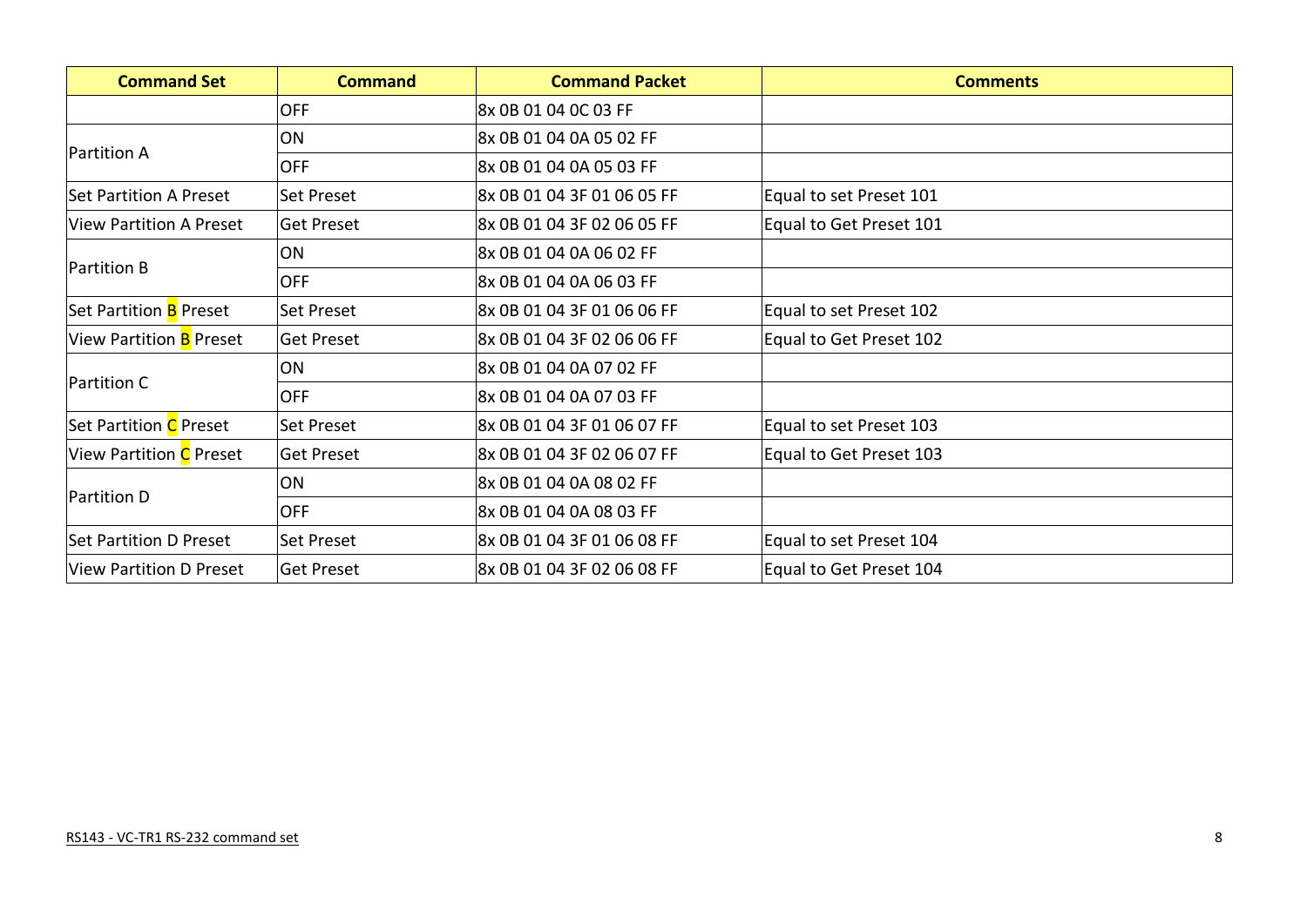# **5 Inquiry Command List**

| <b>Inquiry Command</b>                                                                                                                             | <b>Command Packet</b>                                                                                                                                                                                                                                                                                                                                                                | <b>Inquiry Packet</b>                 | <b>Comments</b>                                          |
|----------------------------------------------------------------------------------------------------------------------------------------------------|--------------------------------------------------------------------------------------------------------------------------------------------------------------------------------------------------------------------------------------------------------------------------------------------------------------------------------------------------------------------------------------|---------------------------------------|----------------------------------------------------------|
|                                                                                                                                                    | 8x 0B 09 04 FI                                                                                                                                                                                                                                                                                                                                                                       | $\Omega$ CO $\Omega$ CC               | Auto Tracking                                            |
|                                                                                                                                                    |                                                                                                                                                                                                                                                                                                                                                                                      | <u>D EN ND EE</u>                     | <u>Auto Eraming</u>                                      |
|                                                                                                                                                    | <u><u>QV AD AQ A4 AA AA EE</u></u>                                                                                                                                                                                                                                                                                                                                                   | $0.50.02 F$ F                         | $\overline{a}$                                           |
|                                                                                                                                                    |                                                                                                                                                                                                                                                                                                                                                                                      | 도요 요구 도도                              | $\overline{Q}$                                           |
| <b>Tracking Dan Cn</b>                                                                                                                             |                                                                                                                                                                                                                                                                                                                                                                                      | $\Omega$ FO $\Omega$ m $\overline{H}$ | <del>ټن</del> هيو                                        |
|                                                                                                                                                    | $\overline{0}$ $\overline{0}$ $\overline{0}$ $\overline{0}$ $\overline{0}$ $\overline{0}$ $\overline{0}$ $\overline{0}$ $\overline{0}$ $\overline{0}$ $\overline{0}$ $\overline{0}$ $\overline{0}$ $\overline{0}$ $\overline{0}$ $\overline{0}$ $\overline{0}$ $\overline{0}$ $\overline{0}$ $\overline{0}$ $\overline{0}$ $\overline{0}$ $\overline{0}$ $\overline{0}$ $\overline{$ | بعمهمهم                               | <del>ټ≏نډ</del>                                          |
| the Tracking Lost tim                                                                                                                              | $2\sqrt{AD}$ $00$ $04$ $04$ $04$ $E$                                                                                                                                                                                                                                                                                                                                                 | 0.50.00.E                             | $\Omega^2$                                               |
| <b>Track Version Ing</b>                                                                                                                           | 8x 09 08 03 FF                                                                                                                                                                                                                                                                                                                                                                       | y0 50 ww yy zz FF                     | Example: V1.0.1008B.ww = 10, yy = 10 zz = 08             |
| Panom Version Ing                                                                                                                                  | 8x 09 08 04 FF                                                                                                                                                                                                                                                                                                                                                                       | y0 50 ww yy zz FF                     | Example: V1.0.2008B.ww = 10, yy = 20 zz = 08             |
| udio Version Ing                                                                                                                                   | $8\times$ 00 08 05 FF                                                                                                                                                                                                                                                                                                                                                                | 050 <del>ww yy zz FF</del>            | <del>Example:V1.0.3012B.ww = 10,yy =30 zz =12</del>      |
| Pan-tiltPosIng                                                                                                                                     | 8x 09 06 12 FF                                                                                                                                                                                                                                                                                                                                                                       | y0 50 0w 0w 0w 0w 0z 0z 0z 0z FF      | wwww = Pan Position $zzzz$ = Tilt Position (see table 1) |
| CAM ZoomPosInq                                                                                                                                     | 8x 09 04 47 FF                                                                                                                                                                                                                                                                                                                                                                       | y0 50 0p 0q 0r 0s FF                  | pqrs: Zoom Position ( $0 \approx 0 \times 4000$ )        |
| CAM_FocusPosInq                                                                                                                                    | 8x 09 04 48 FF                                                                                                                                                                                                                                                                                                                                                                       | y0 50 0p 0q 0r 0s FF                  | pqrs: Focus Position(0x36a0~0x4758)                      |
|                                                                                                                                                    | 8x 09 04 38 FF                                                                                                                                                                                                                                                                                                                                                                       | y0 50 02 FF                           | <b>Auto Focus</b>                                        |
| nyhoro Trackir<br>CAM FocusModelnq<br>CAM_IrisPosInq<br>CAM_ShutterPosInq<br>CAM_BrightPosInq<br>CAM RGainIng<br>CAM_BGainInq<br>$CMA$ $MDRAodaha$ |                                                                                                                                                                                                                                                                                                                                                                                      | VO 50 03 FF                           | <b>Manual Focus</b>                                      |
|                                                                                                                                                    | 8x 09 04 4B FF                                                                                                                                                                                                                                                                                                                                                                       | y0 50 0p 0q FF                        | pq: Iris Position                                        |
|                                                                                                                                                    | 8x 09 04 4A FF                                                                                                                                                                                                                                                                                                                                                                       | y0 50 0p 0q FF                        | pq: Shutter Position                                     |
|                                                                                                                                                    | 8x 09 04 4D FF                                                                                                                                                                                                                                                                                                                                                                       | y0 50 0p 0q FF                        | pq: Bright Position                                      |
|                                                                                                                                                    | 8x 09 04 43 FF                                                                                                                                                                                                                                                                                                                                                                       | y0 50 0p 0q FF                        | pq: R Gain                                               |
|                                                                                                                                                    | 8x 09 04 44 FF                                                                                                                                                                                                                                                                                                                                                                       | y0 50 0p 0q FF                        | pq: B Gain                                               |
|                                                                                                                                                    |                                                                                                                                                                                                                                                                                                                                                                                      | AD 50.00 FF                           | Auto                                                     |
|                                                                                                                                                    | <b>8x 00 04 35 FF</b>                                                                                                                                                                                                                                                                                                                                                                | $0.5001 +$                            | <del>n Dool</del>                                        |
|                                                                                                                                                    |                                                                                                                                                                                                                                                                                                                                                                                      | 0.50.02.55                            | Aut Door                                                 |
|                                                                                                                                                    |                                                                                                                                                                                                                                                                                                                                                                                      | 0.50.02.55                            | One Puch WR                                              |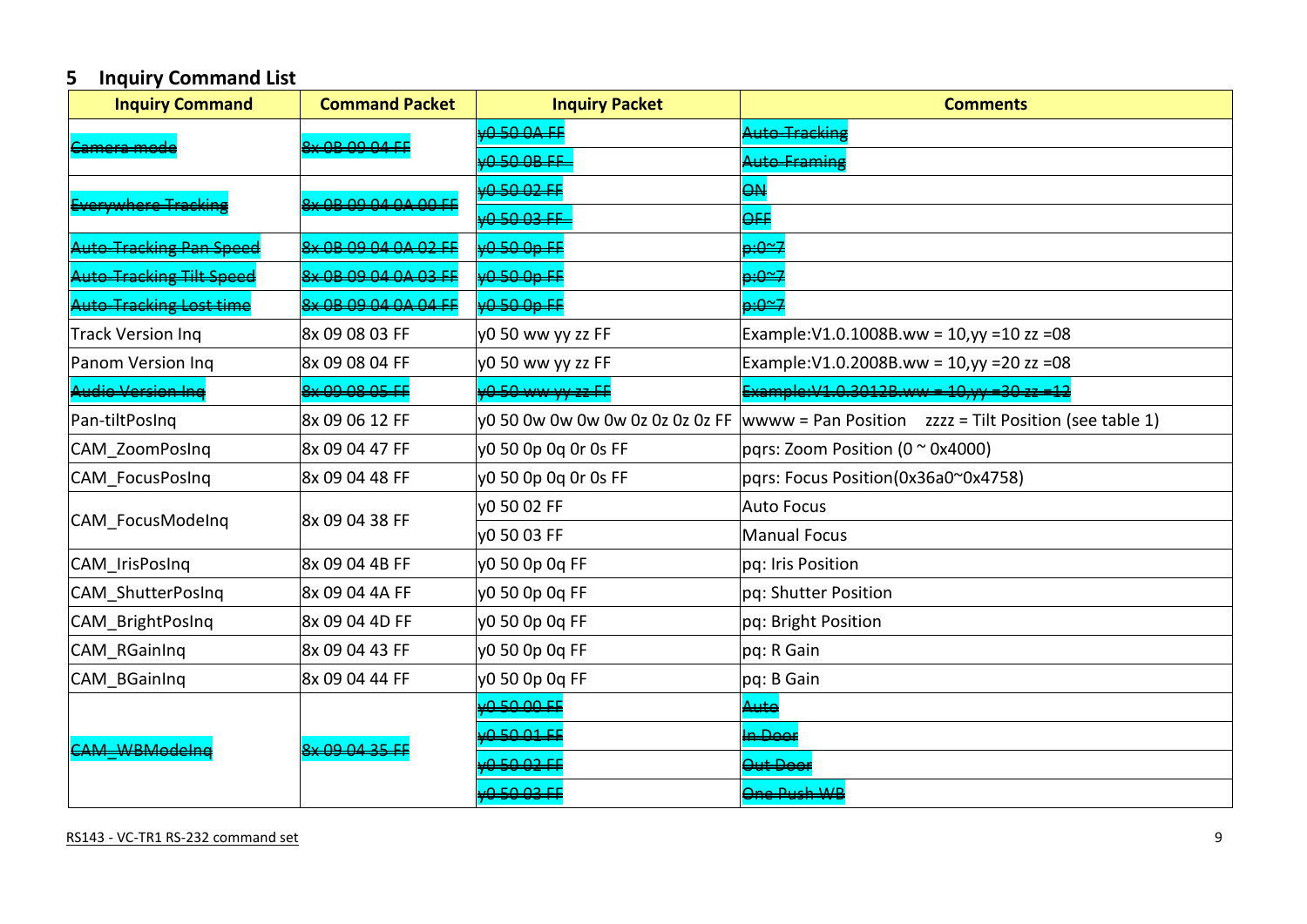| <b>Inquiry Command</b> | <b>Command Packet</b> | <b>Inquiry Packet</b>         | <b>Comments</b>                                   |
|------------------------|-----------------------|-------------------------------|---------------------------------------------------|
|                        |                       | 0.50.04E                      | ATW                                               |
|                        |                       | 0.50.05.E                     | مىيەم<br>مەنبا                                    |
|                        |                       | 0.50.08 F                     | SODILIM LAMP                                      |
|                        |                       | 0.5009E                       | <b>LUO LAMP</b>                                   |
|                        |                       | y0 50 00 FF                   | Full Auto                                         |
|                        |                       | v0 50 03 FF                   | Manual                                            |
| CAM_AEModeInq          | 8x 09 04 39 FF        | y0 50 0A FF                   | Shutter Priority                                  |
|                        |                       | y0 50 0B FF                   | <b>Iris Priority</b>                              |
|                        |                       | y0 50 0D FF                   | Bright                                            |
|                        |                       |                               | Xxxx: Manufacturer ID                             |
|                        | 8x 09 00 02 FF        | y0 50 xx xx yy yy zz zz 01 FF | Yyyy:Device ID                                    |
| CAM_version            |                       |                               | Zzzz: version                                     |
|                        |                       |                               | (G200T: Manufacturer ID:02 01<br>Device ID:06 01) |
|                        |                       | 0.50.00E                      | 1920*1080160                                      |
|                        |                       | y0 50 01 FF                   | 1920*1080P30                                      |
|                        | 8x 09 06 23 FF        | y0 50 02 FF                   | 1280*720P60                                       |
| VideoSystemInq         |                       | v0 50 07 FF                   | 1920*1080P60                                      |
|                        |                       | 0.5008F                       | 1020*1080I50                                      |
|                        |                       | v0 50 09 FF                   | 1920*1080P25                                      |
|                        |                       | y0 50 0A FF                   | 1280*720P50                                       |
|                        |                       | y0 50 OF FF                   | 1920*1080P50                                      |
|                        |                       | y0 50 02 FF                   | <b>BLC ON</b>                                     |
| Get BLC status         | 8x 09 04 33 FF        | y0 50 03 FF                   | <b>BLC OFF</b>                                    |
|                        |                       | y0 50 02 FF                   | Track                                             |
| Query tracking status  | 8x 09 08 01 FF        | y0 50 03 FF                   | Stop Track                                        |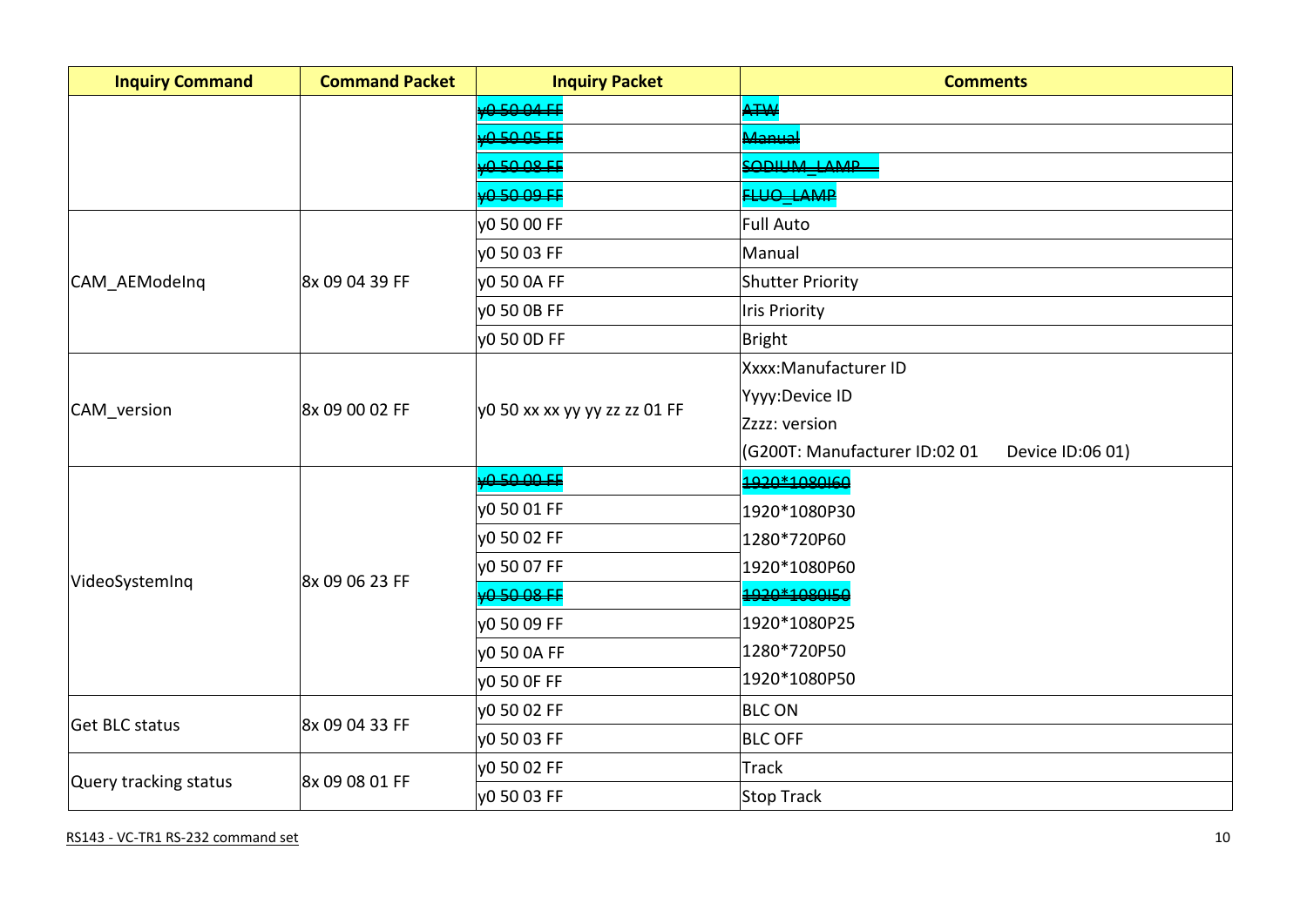| <b>Inquiry Command</b>                | <b>Command Packet</b> | <b>Inquiry Packet</b>     | <b>Comments</b>                 |
|---------------------------------------|-----------------------|---------------------------|---------------------------------|
| Get Tracking screen retention<br>time | 8x 09 08 02 FF        | y0 50 0p FF               | P:retention time                |
|                                       | 8x 09 04 00 FF        | VO 50 02 FF               | Power ON                        |
| Get power status                      |                       | VO 50 03 FF               | Power OFF                       |
| <b>CAM ShutterPosing</b>              | 8x 09 04 4A FE        | <del>/0 50 0p 0q FF</del> | <del>pa: Shutter Position</del> |
| Video Sharpnessing                    | 8x 09 0E 24 40 FF     | ly0 50 0p 0q FF           | pq: Sharpness Value             |
| Video BrightnessInq                   | 8x 09 0E 24 41 FF     | y0 50 0p 0q FF            | pq: Brightness Value            |
| Video ContrastIng                     | 8x 09 OE 24 42 FF     | y0 50 0p 0q FF            | pq: Contrast Value              |
| Video SaturationIng                   | 8x 09 0E 24 43 FF     | y0 50 0p 0q FF            | pq: Saturation Value            |
| Video_HueInq                          | 8x 09 0E 24 44 FF     | y0 50 0p 0q FF            | pq: Hue Value                   |
| Firmware Ing                          | 8x 09 08 06 ff        | y0 50 ASCII FF            | Example:see table 4             |
| Net Info Ing                          | 8x 09 08 07 ff        | y0 50 ASCII FF            | Example:see table 3             |
| Dhcp Info Ing                         | 8x 09 08 08 ff        | y0 50 0p FF               | p:2 (ON) / 3 (OFF)              |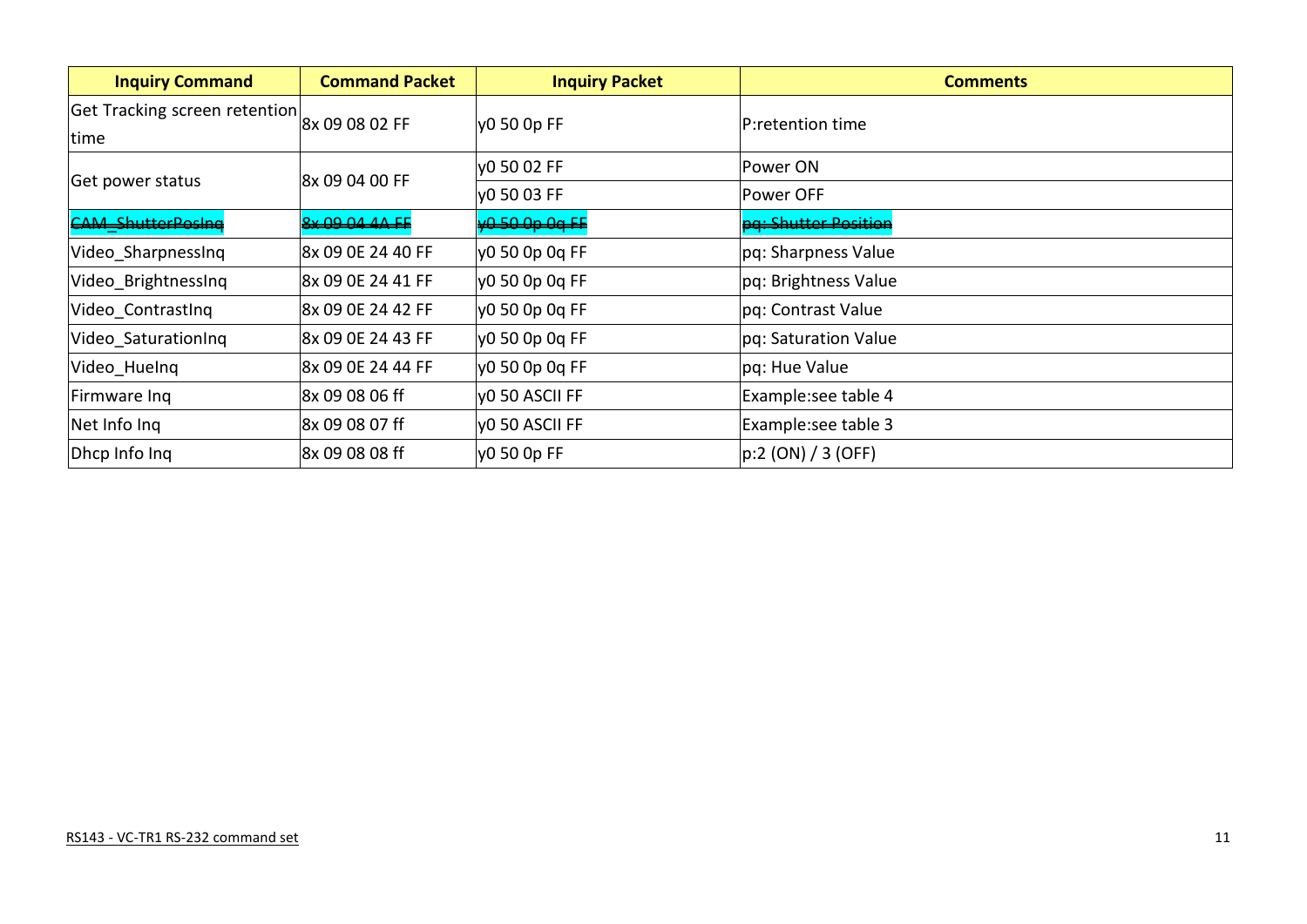#### **6 Table 1**

|            | Parameter(Position)                      |  |  |  |  |  |  |
|------------|------------------------------------------|--|--|--|--|--|--|
| <b>PAN</b> | $FAE8(-90 degree)$ to $0518(+90 degree)$ |  |  |  |  |  |  |
| TIIT       | FE4D(-30 degree) to 0518(+90 degree)     |  |  |  |  |  |  |

#### **7 Table 2**

| Head        | (ASCII)<br>Content (ip:mask:gateway)                                                               | End |
|-------------|----------------------------------------------------------------------------------------------------|-----|
| 81 01 08 07 | 10.0.3.112:255.255.255.0:10.0.3.1                                                                  |     |
|             | 31 30 2e 30 2e 33 2e 31 31 32 3a 32 35 35 2e 32 35 35 2e 32 35 35 2e 30 3a 31 30 2e 30 2e 33 2e 31 | FF  |

#### **8 Table 3**

| Head  | (ASCII)<br>Content (Track:Panom:Audio)                                                          | End |
|-------|-------------------------------------------------------------------------------------------------|-----|
| 90 50 | V1.0.1017B:V1.0.2011B:V1.1.3014B                                                                |     |
|       | 56 31 2E 30 2E 31 30 31 37 42 3A 56 31 2E 30 2E 32 30 31 31 42 3A 56 31 2E 31 2E 33 30 31 34 42 | FF  |

Note:

1. All set commands failed when tracking state (except for stop tracking, address set)

2. All commands do not take effect when entering menu mode (except for menu operation commands)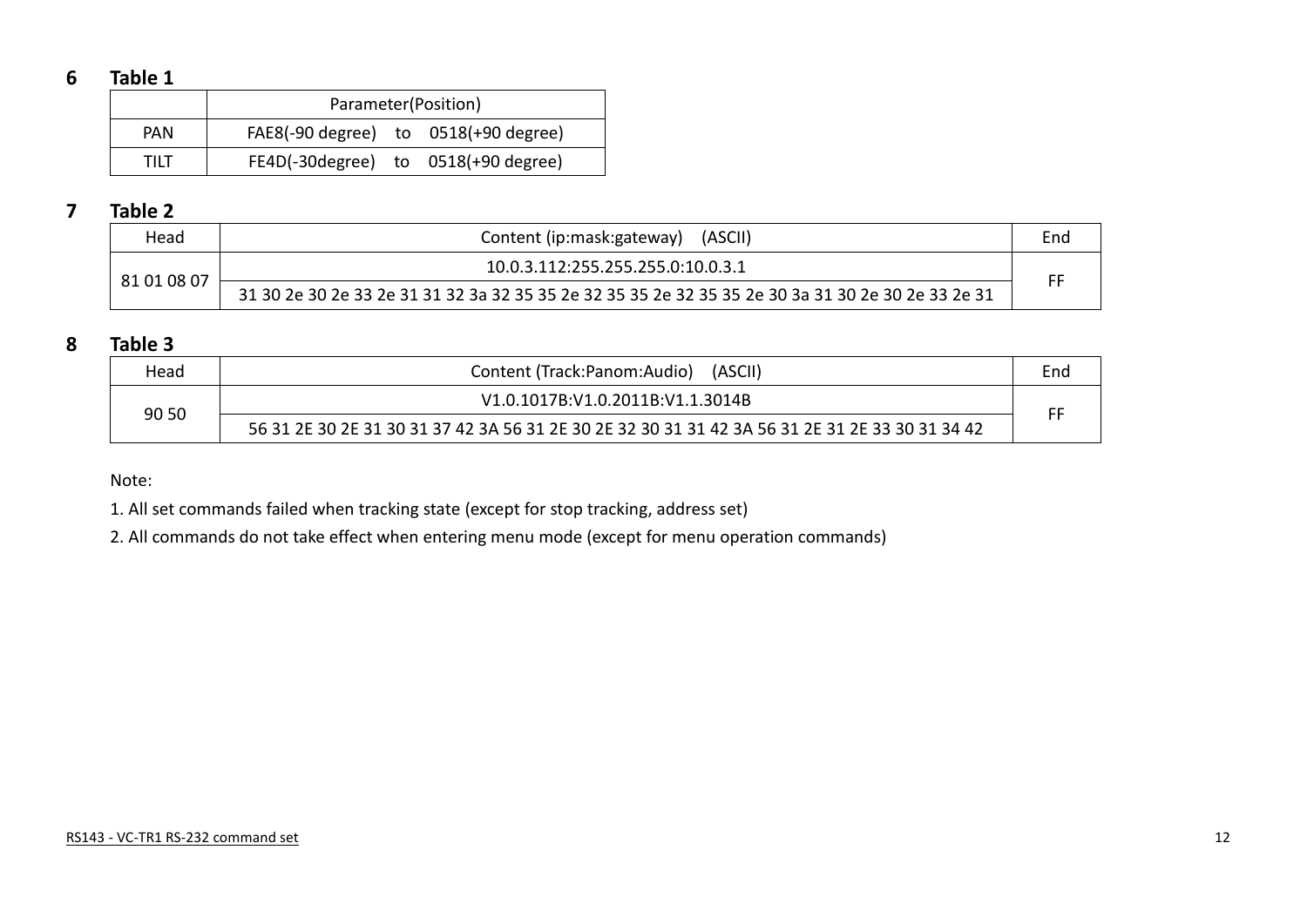#### **9 RS232 over IP**

#### **9.1 Overview of RS232 over IP**

RS232 over IP allows you to control this unit from the controller with the IP communication function via the LAN by using RS232.

You can connect up to 5 controllers simultaneously on one LAN segment.

The communication specifications of RS232 over IP are as follows:

#### **9.2 Interface**

RJ-45 10Base-T/100Base-TX (automatically discrimination)

**9.3 Internet protocol**

IPv4

- **9.4 Transport protocol** UDP
- **9.5 IP address** Set by the IP card setting command
- **9.6 Port address** 52381
- **9.7 Delivery confirmation/Retransmission control**

Depends on the application

#### **9.8 Coverage**

Limited dedicated network in the same segment without going through a bridge connection.

In this section, the device outputting commands, for example, a computer, is called the controller, and this unit and the devices connected to the same LAN are called the peripheral device. In the connection using RS-232/RS-422, the controllers and peripheral devices are connected to a one-direction ring. On the IP communication connection, the controllers and peripheral devices are connected by star type through a LAN.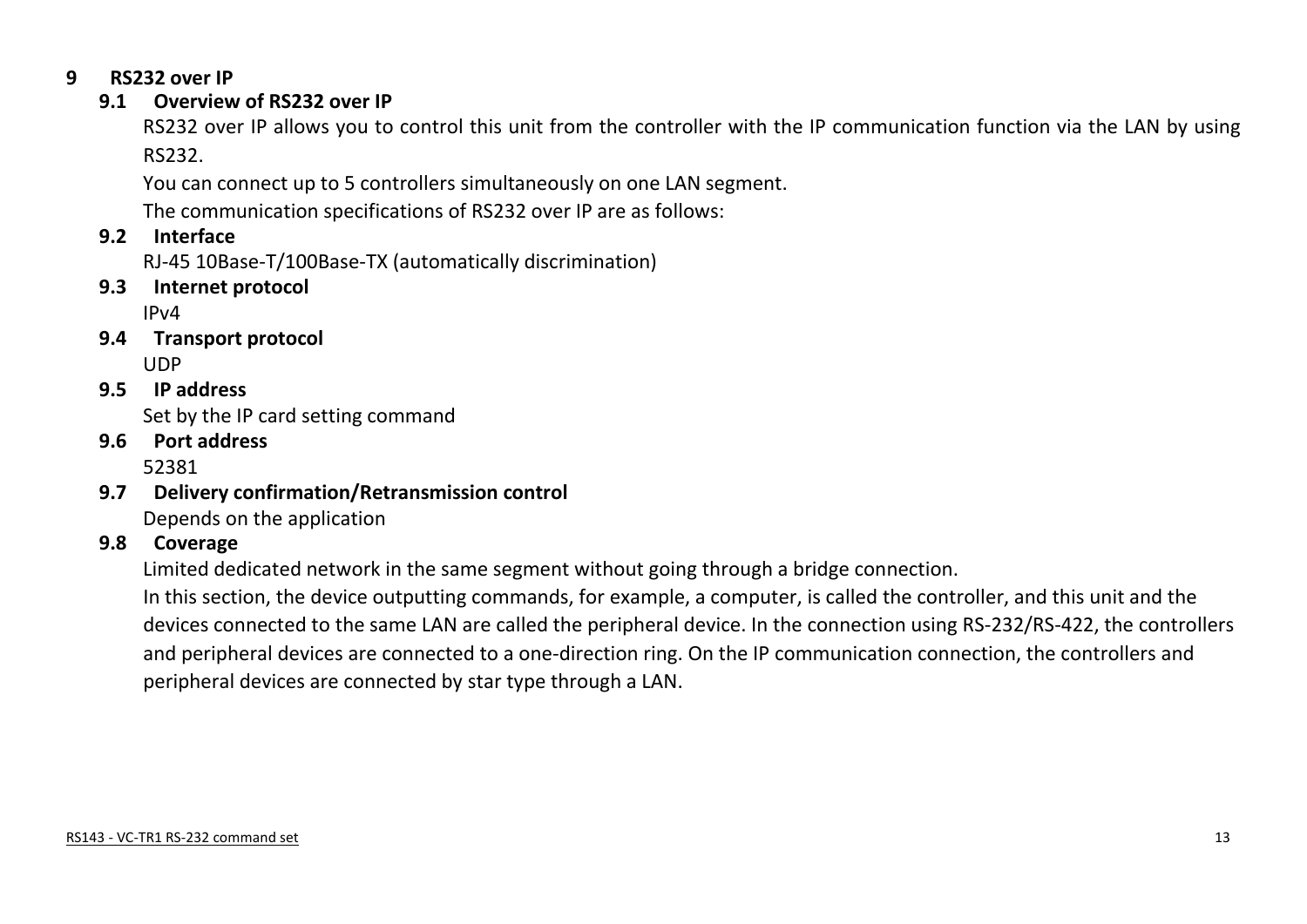

 **RS232/RS422 connection IP communication connection**

While the IP communication connection, the address of each device cannot be set in the RS232 message as it is because the controllers and peripheral devices that are connected simultaneously are increased. In this case, addresses of the controllers and peripheral devices that are set in the RS232 message are locked to 0 (for the controller) or 1 (for the peripheral device).

#### **9.9 Packet Structure**

The basic unit of VISCA communication is called a packet [Pic.1]. The first byte of the packet is called the header and comprises the sender's and receiver's addresses. For example, the header of the packet sent to the SRG assigned address 1 from the controller (address 0) is 81h in hexadecimal. The packet sent to the SRG assigned address 2 is 82h. In the command list, as the header is 8X, input the address of the SRG to X. The header of the reply packet from the SRG assigned address 1 is 90h. The packet from the SRG assigned address 2 is A0h.

Some of the setting commands for SRG can be sent to all devices at one time (broadcast)\*. In the case of broadcast, the header should be 88h in hexadecimal.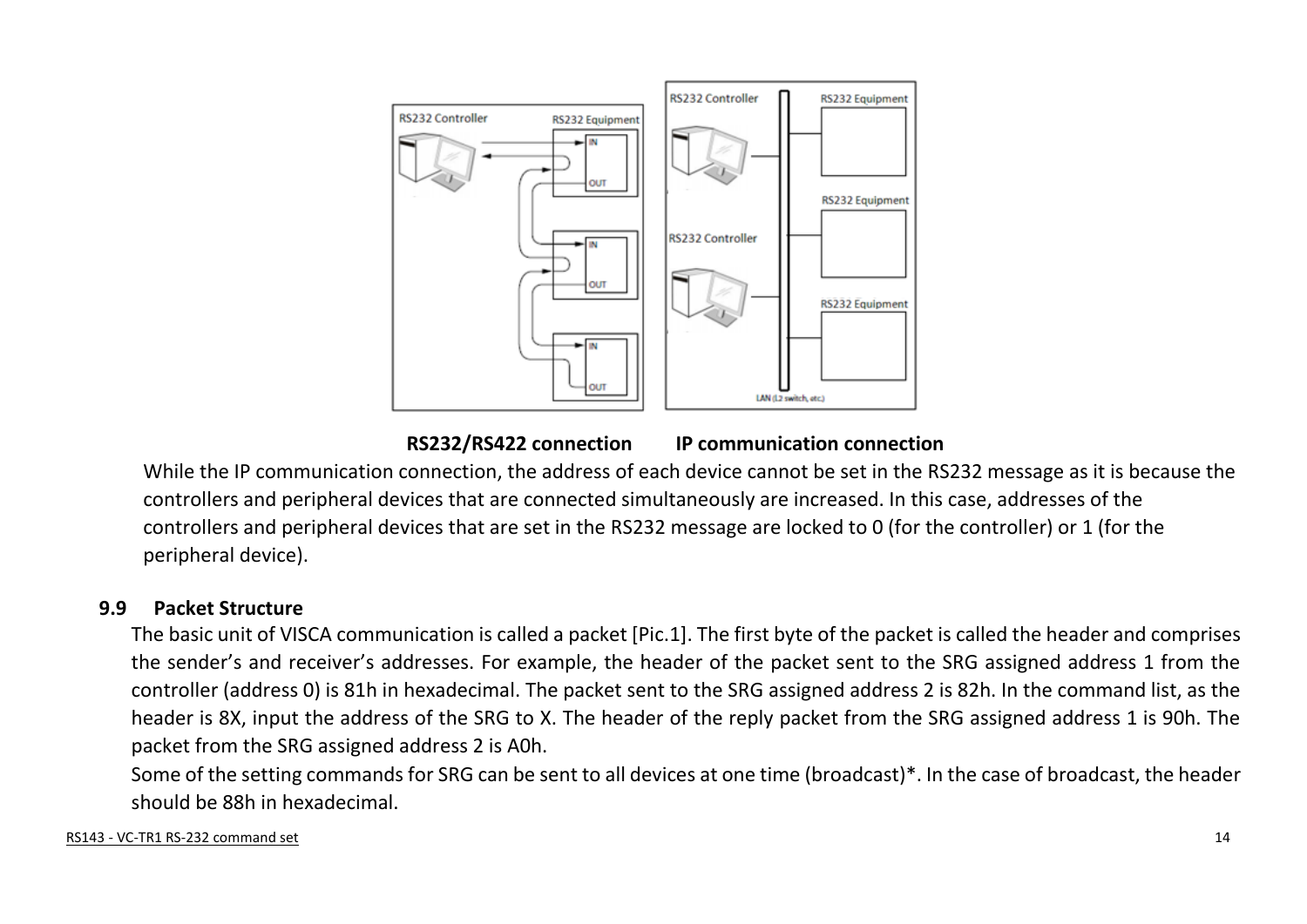When the terminator is FFh, it signifies the end of the packet. \*The broadcast function is not available for VISCA over IP.



Pic. 1 Packet structure

Note:

Pic. 1 shows the packet structure, while Pic.2 shows the actual waveform. Data flow will take place with the LSB first.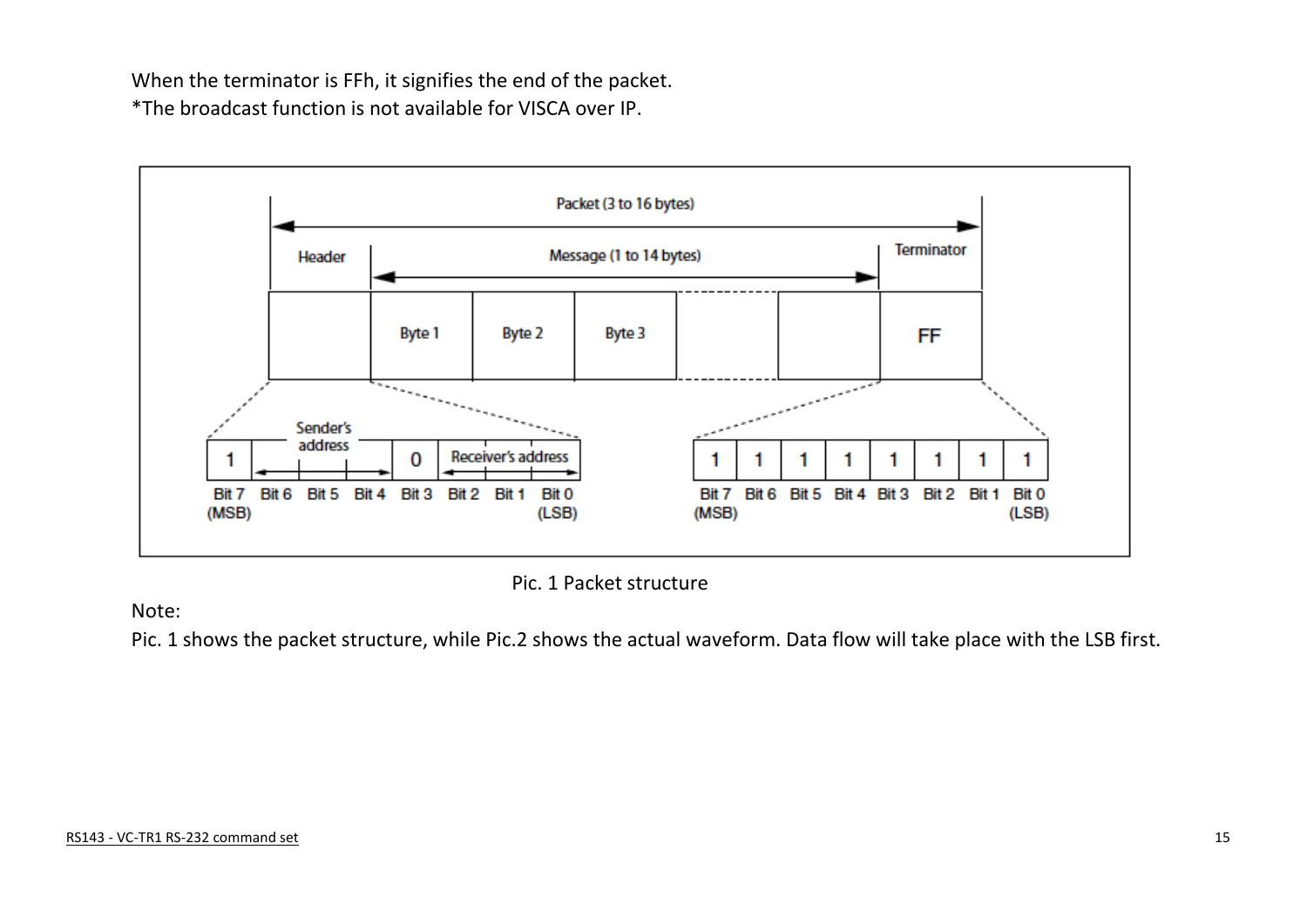

Pic. 2 Actual waveform for 1 byte

#### **10 Communication method of VISCA over IP**

#### **9.1 Communication method**

VISCA over IP can process the VISCA communication between the controllers and peripheral devices using the messages that can be identified on the LAN, and sends/receives them. Because of this, VISCA over IP is not concerned about the contents of the communication between the controllers and peripheral devices. However, the VISCA communication sequence is different, depending on the types, as follows.

## **9.2 VISCA command**

This is a command from the controller to the peripheral device. When the peripheral device receives this command, Acknowledge is returned. After completing command processing, a completion notice is returned. This command uses the socket of VISCA. The order of completion notices may be changed if the multiple commands are sent to the same peripheral device.

#### **9.3 VISCA inquiry**

This is an inquiry from the controller to the peripheral device. When the peripheral device receives this type of command, the reply for the inquiry is returned. This command does not use the socket of VISCA. The order of the replies is not changed if a multiple commands are sent.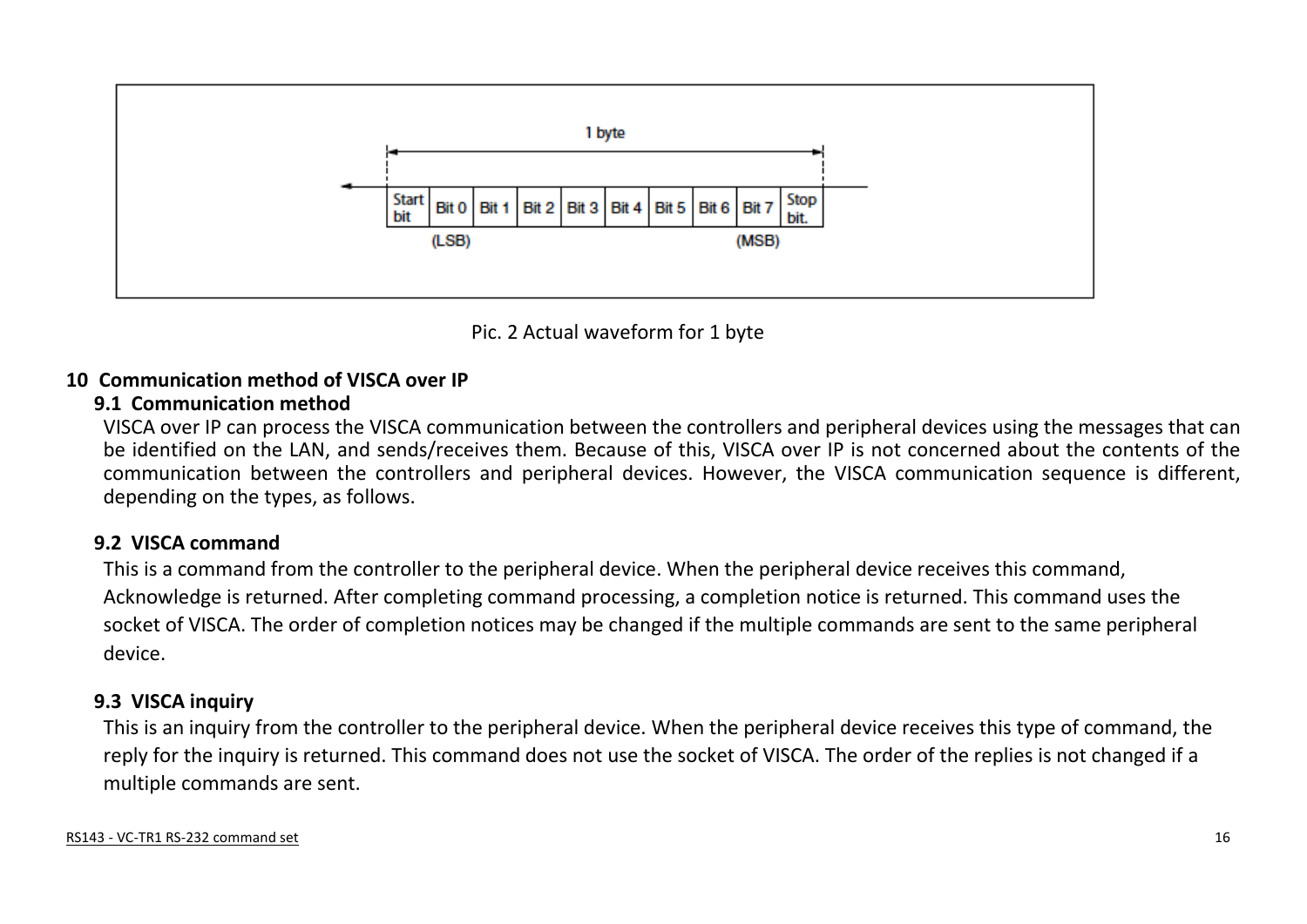#### **9.4 VISCA reply**

This is an Acknowledge, completion notice, reply, or error reply from the peripheral device to the controller. The classification for sending messages from the peripheral device to the controller is common.

#### **9.5 VISCA device setting command**

This is the device setting command from the controller to the peripheral device. When the peripheral device receives this classifications command, the peripheral device performs the function depend on the command.

#### **9.6 Address**

Sets the address of the peripheral device, and does not return a reply to the controller. While using VISCA over IP, the address command is not sent from the controller because a Network Change command from the peripheral device that triggers sending command is not issued.

#### **9.7 IF\_Clear**

Sends the reply message to the controller after clearing, without using VISCA socket.

#### **9.8 CAM\_VerslonInq**

Sends the reply message to the controller, without using VISCA socket.

#### **9.9 Format**

.

These are the specifications of the message header (8 bytes) and payload (1 to 16 bytes).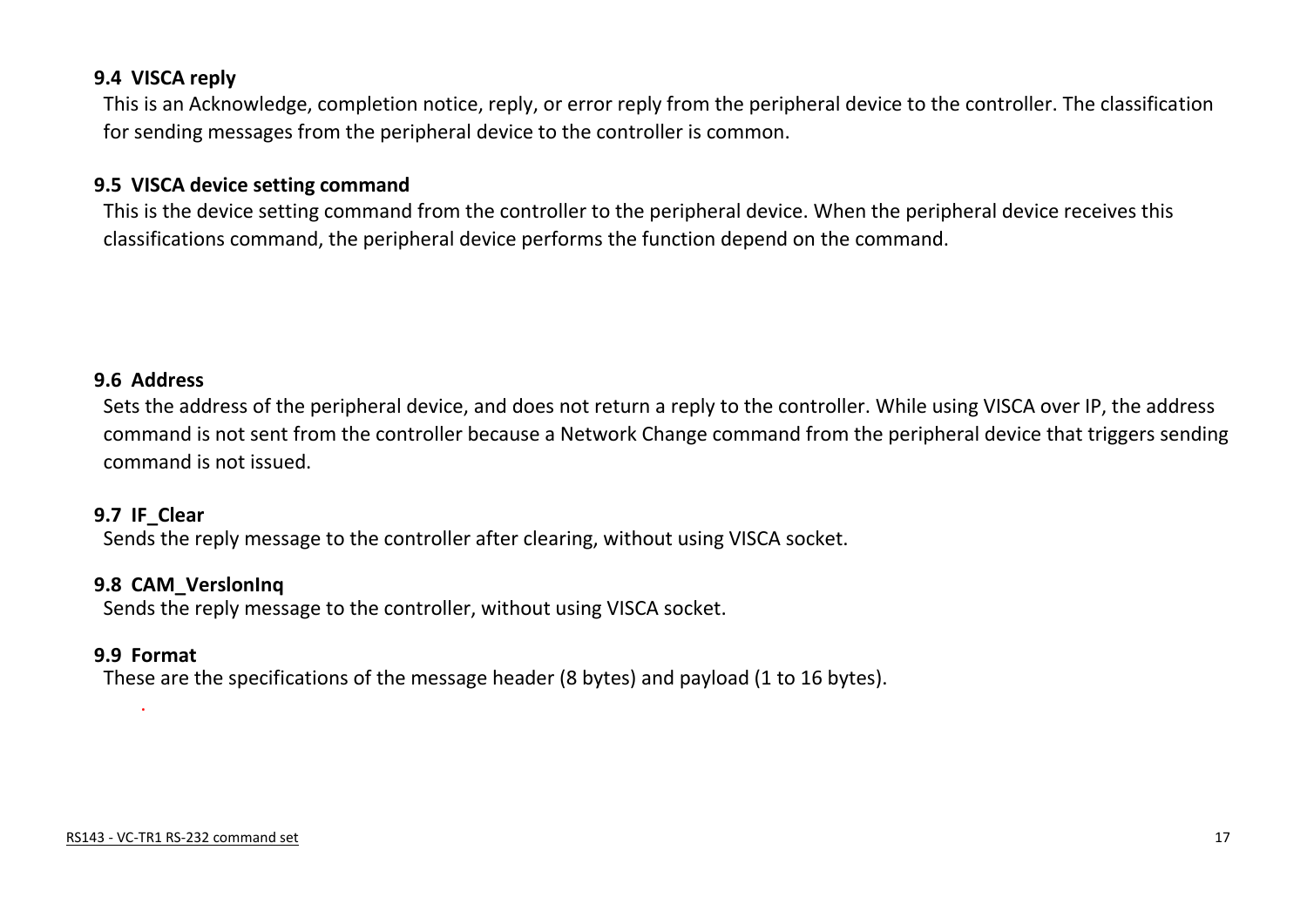

Note: The actual LAN out method is big-endian, LSB first. Pic.3 Message structure of the VISCA over IP

#### Example:

|                     |        | Payload type |        | Payload length |        | Sequence number |        |        | Payload (1~16Byte) |        |               |        |               |                |       |        |        |      |           |
|---------------------|--------|--------------|--------|----------------|--------|-----------------|--------|--------|--------------------|--------|---------------|--------|---------------|----------------|-------|--------|--------|------|-----------|
| Command             | Byte 0 | Byte 1       | Byte 2 | Byte 3         | Byte 4 | <b>Byte 5</b>   | Byte 6 | Byte 7 | Byte 1             | Byte 2 | <b>Byte 3</b> | Byte 4 | Byte 5        | Byte 6         | Byte: | Byte 8 | Byte 9 | 1.11 | Byte $16$ |
| <b>CAM</b> Power On | 01     | 00           | 00     | 06             | 00     |                 | 00     | 01     | 81                 | 01     | 04            | 00     | 02            | FF             |       |        |        |      |           |
| Pan-tiltDrive Up    | 01     | 00           | 00     | 09             | 00     |                 | 00     | 02     | 81                 | 01     | 06            | 01     | ne.<br>UU.    | 0C             | 03    | 01     | FF     |      |           |
| Pan-tiltDrive Down  | 01     | 00           | 00     | 09             | 00     |                 | 00     | 03     | 81                 | 01     | 06            | 01     | $\sim$<br>uv. | <sub>0</sub> C | 03    | 02     | FF     |      |           |
| CAM FocusModeIng    | 01     | 10           | 00     |                |        |                 | 00     |        | 81                 |        |               | 38     | FF.           |                |       |        |        |      |           |

#### **9.10 Payload type**

Stores the value (Byte 0 and Byte 1) of the following table on the payload division.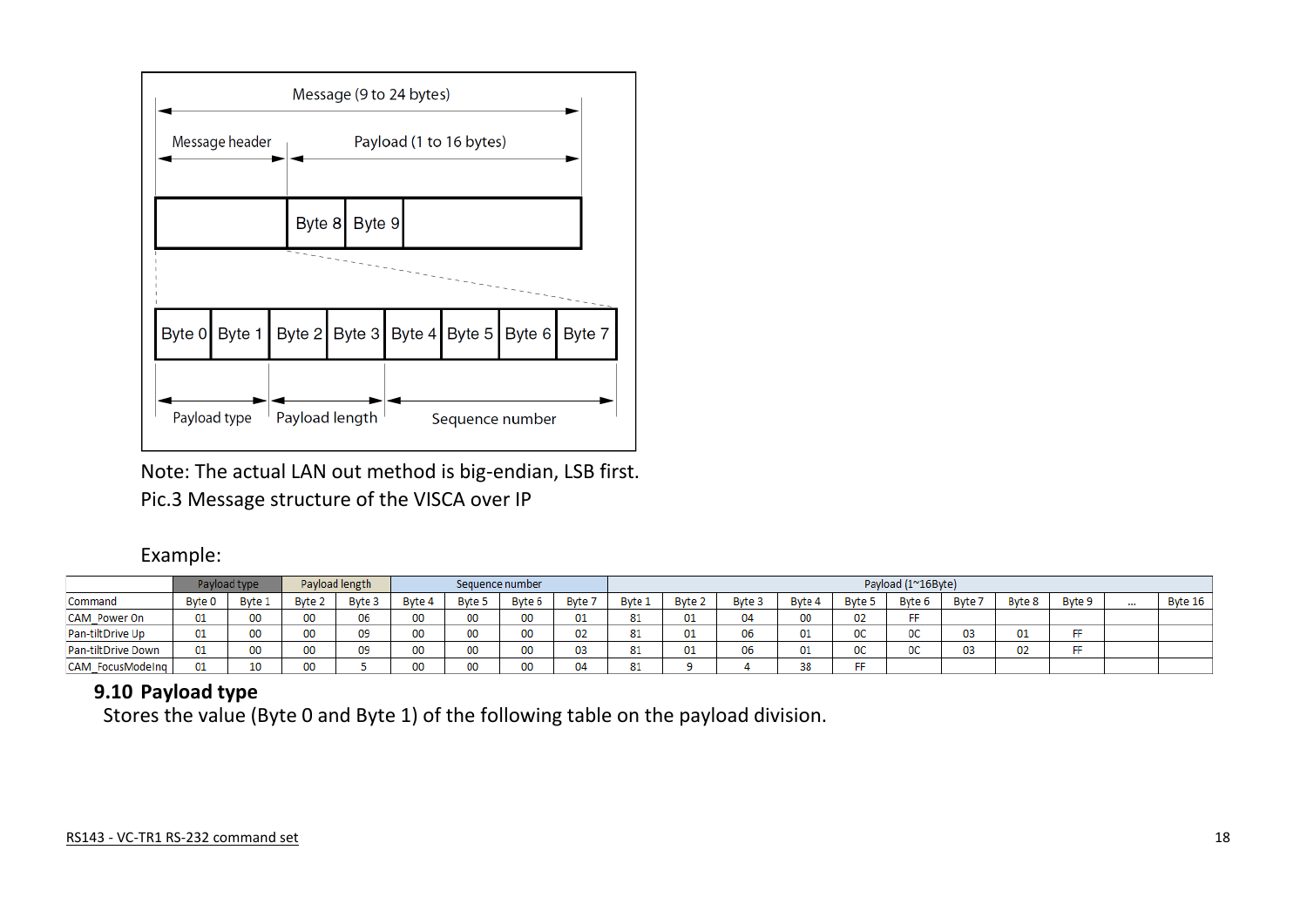| <b>Name</b>                     | <b>Value (Byte 0)</b> | Value (Byte 1)  | <b>Description</b>                                                                            |
|---------------------------------|-----------------------|-----------------|-----------------------------------------------------------------------------------------------|
| VISCA command                   | 01h                   | 00h             | Stores the VISCA command.                                                                     |
| VISCA inquiry                   | 01h                   | 10 <sub>h</sub> | Stores the VISCA inquiry.                                                                     |
| VISCA reply                     | 01 <sub>h</sub>       | 11h             | Stores the reply for the VISCA command and VISCA inquiry,<br>or VISCA device setting command. |
| VISCA device setting<br>command | 01 <sub>h</sub>       | 20 <sub>h</sub> | Stores the VISCA device setting command.                                                      |
| Control command                 | 02h                   | 00 <sub>h</sub> | Stores the control command.                                                                   |
| Control reply                   | 02h                   | 01 <sub>h</sub> | Stores the reply for the control command.                                                     |

Pic.4 Payload Type Table

#### **9.11 Payload length**

Stores the number of bytes (1 to 16) of data is stored on the payload. Example: when the payload length is 16 bytes. Byte 2:00h Byte 3:10h

#### **9.12 Sequence number**

The controller stores the sequence number that is added every time a message is sent. If the sequence number reaches the limit, next values will be 0. The peripheral device saves the sequence number in the message from the controller, and stores the sequence number of the received message corresponding to the message sent to the controller.

#### **9.13 Payload**

Depending on the payload type, the following are stored.

- VISCA command
	- Stores the packet of the VISCA command.
- **•** VISCA inquiry
	- $\blacksquare$  Stores the packet of VISCA message.
- VISCA reply
	- Stores the reply for the command or inquiry (Acknowledge message, completion message, or error message).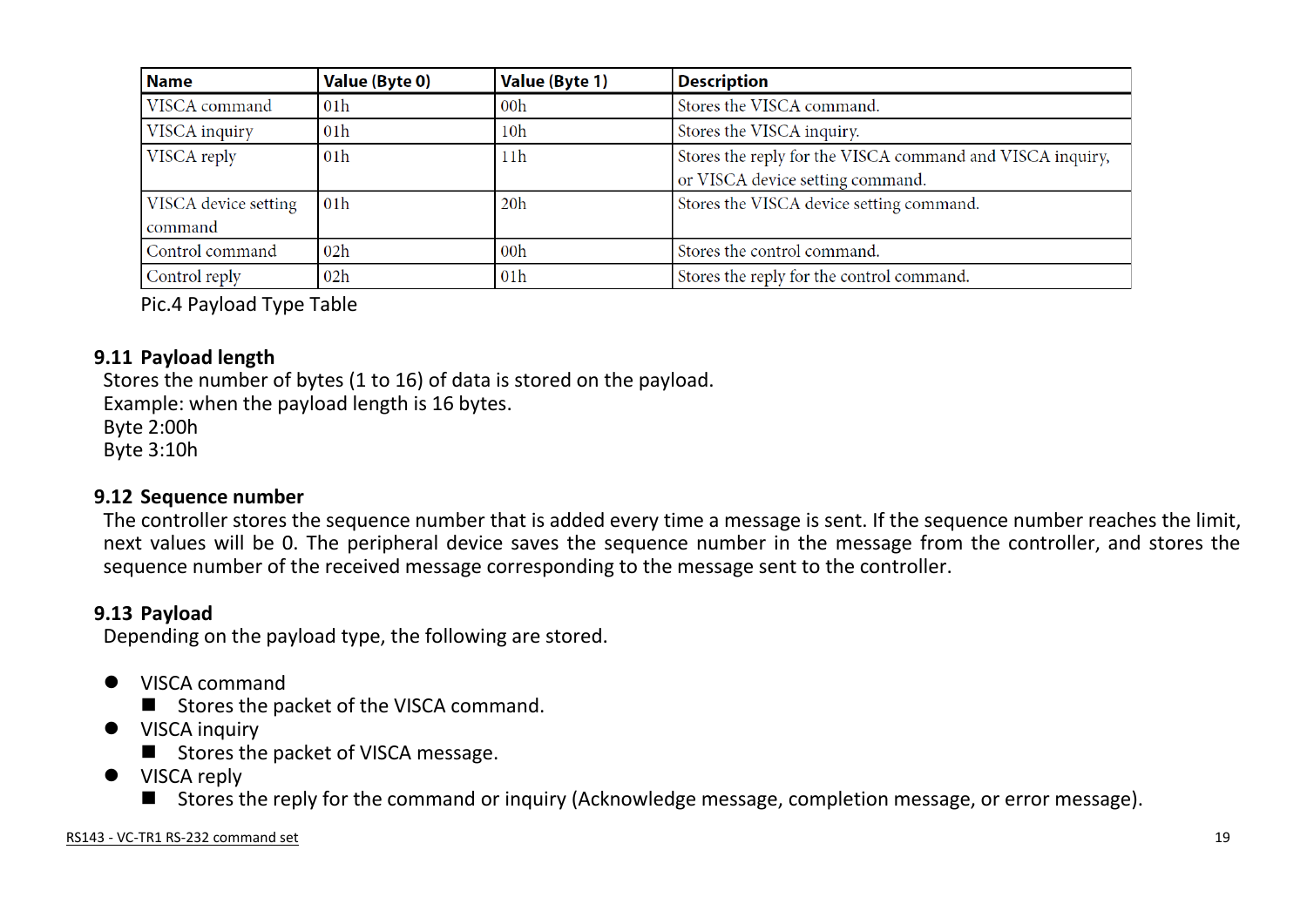- VISCA device setting command
	- Stores the packet of the VISCA device setting command.
- Control command
	- $\blacksquare$  The following are stored on the payload division of the control command.

| Name                  | Value | <b>Description</b>                                                                               |
|-----------------------|-------|--------------------------------------------------------------------------------------------------|
| <b>RESET</b>          | 01h   | Resets the sequence number to<br>0. The value that was set as the<br>sequence number is ignored. |
| <b>ERROR</b><br>0Fyyh |       | yy=01: Abnormality in the<br>sequence number.                                                    |
|                       |       | yy=02: Abnormality in the<br>message (message type)                                              |

- Controlled reply
	- $\blacksquare$  The following are stored on the payload division of the reply for the control command.

| <b>Message</b> | <b>Value</b>    | <b>Description</b> |  |  |  |  |
|----------------|-----------------|--------------------|--|--|--|--|
| Acknowledge    | 01 <sub>h</sub> | Reply for RESET.   |  |  |  |  |

#### **9.14 Delivery confirmation**

VISCA over IP uses UDP as a communications protocol of the transport layer. Delivery of messages is not guaranteed for the UDP communication. Delivery confirmation and retransmission should be performed on the application.

When the controller sends a message to the peripheral device, wait until a reply for the message is received before sending the next message. You can confirm delivery of messages by managing the time-out waiting for a reply message sent.

If time out occurs on the controller, loss of one of the following message is considered:

- Command
- Acknowledge message
- Completion message for command
- Inquiry
- Reply message for the inquiry